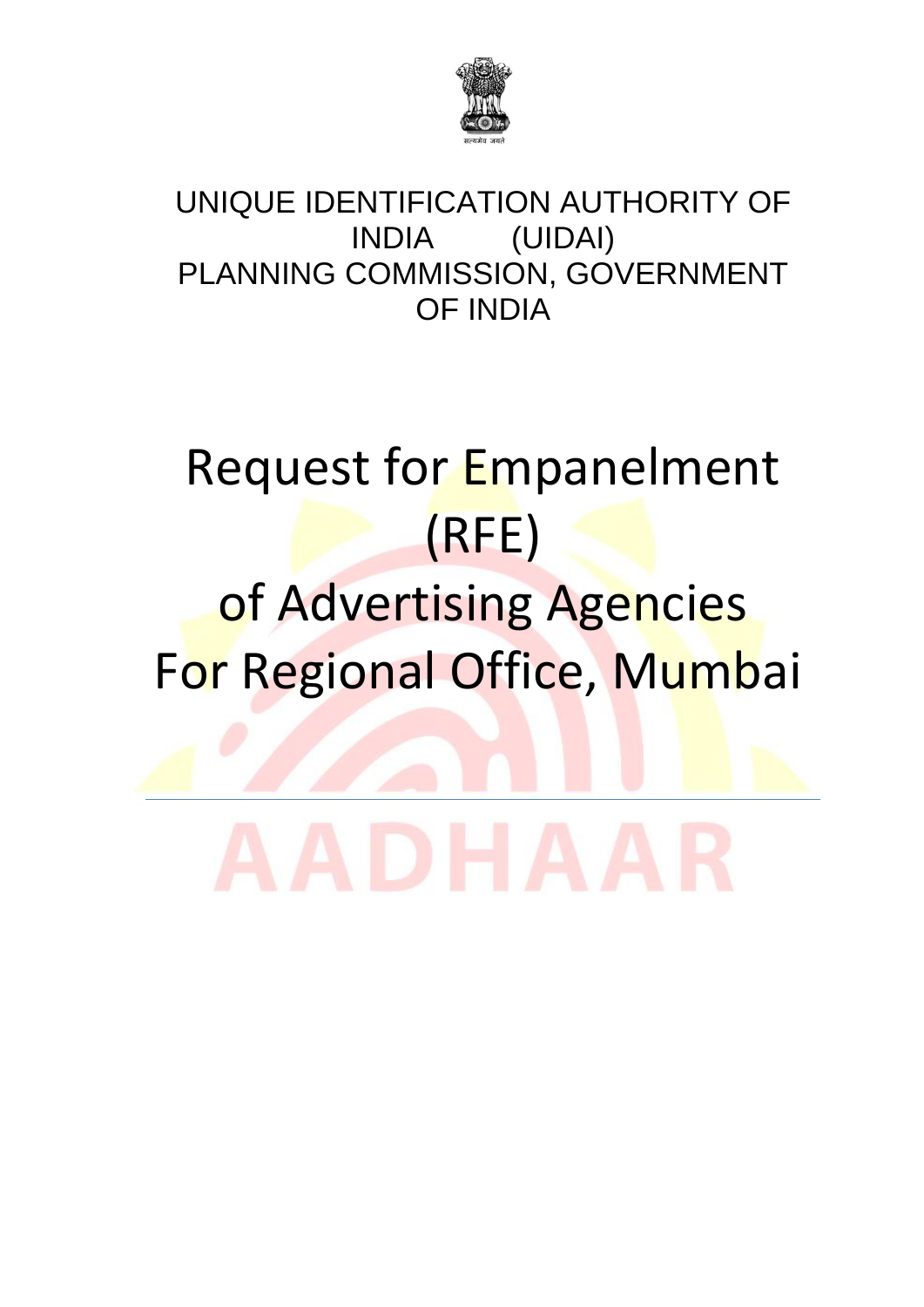

*Government of India Unique Identification Authority of India* 7th Floor, MTNL Building, G D Somani Marg, Cuffe Parade, Mumbai - 400 005

#### **REQUEST FOR EMPANELMENT (RFE) OF ADVERTISING AGENCIES FOR AADHAAR MULTI-MEDIA CAMPAIGN**

The Unique Identification Authority of India, Regional Office Mumbai invites applications in the prescribed proforma for empanelment of advertising agencies for Mumbai Regional Office for multi-media campaign of Aadhaar. **Please go through the full documents available at [http://uidai.gov.in/.](http://uidai.gov.in/)**

- 1. Proposal must be submitted at the UIDAI Mumbai office in one large envelope marked as 'Proposal for Advertising Agency for UIDAI Mumbai' along with the name and contact details of the firm
- 2. The sealed envelope should reach by  $4^{\text{th}}$  **December 2014** before 15.00 hours addressed to A.D.G.(Media) UIDAI Regional Office 7th Floor, MTNL Building, G D Somani Marg, Cuffe Parade, Mumbai - 400 005
- **3.** The application completed in all respects, should be submitted in person along with a demand draft of Rs. 1,000 (non-refundable), drawn in favour of '**DDO, UIDAI,RO, Mumbai** ' as processing fee.
- 4. Proposals received after the due date and time will not be accepted
- 5. Firms may send one representative on their behalf to be present on **5 th December 2014** at **15.00** hrs when the sealed envelopes are opened
- 6. Firms may contact *A.D.G.(Media) at [gurudutta.ray@uidai.net.in](mailto:gurudutta.ray@uidai.net.in)* for any clarification on the RFE before **25th November 2014** .
- 7. The UIDAI reserves the right to reject any application without assigning any reason.
- 8. Mumbai Regional Office seeks to empanel a maximum of FOUR Agencies.
- **9. Important dates:**

| S No. | <b>Activity</b>                     | Date                                    |
|-------|-------------------------------------|-----------------------------------------|
|       | Last date for submission of queries | 25 <sup>th</sup> November 2014          |
|       | Last date for submission of RFE     | 4 <sup>th</sup> December 2014 by 15 Hrs |
|       | Date and time for opening of RFE    | <sup>n</sup> December 2014 at 15 Hrs    |

*Assistant Director General, Mumbai*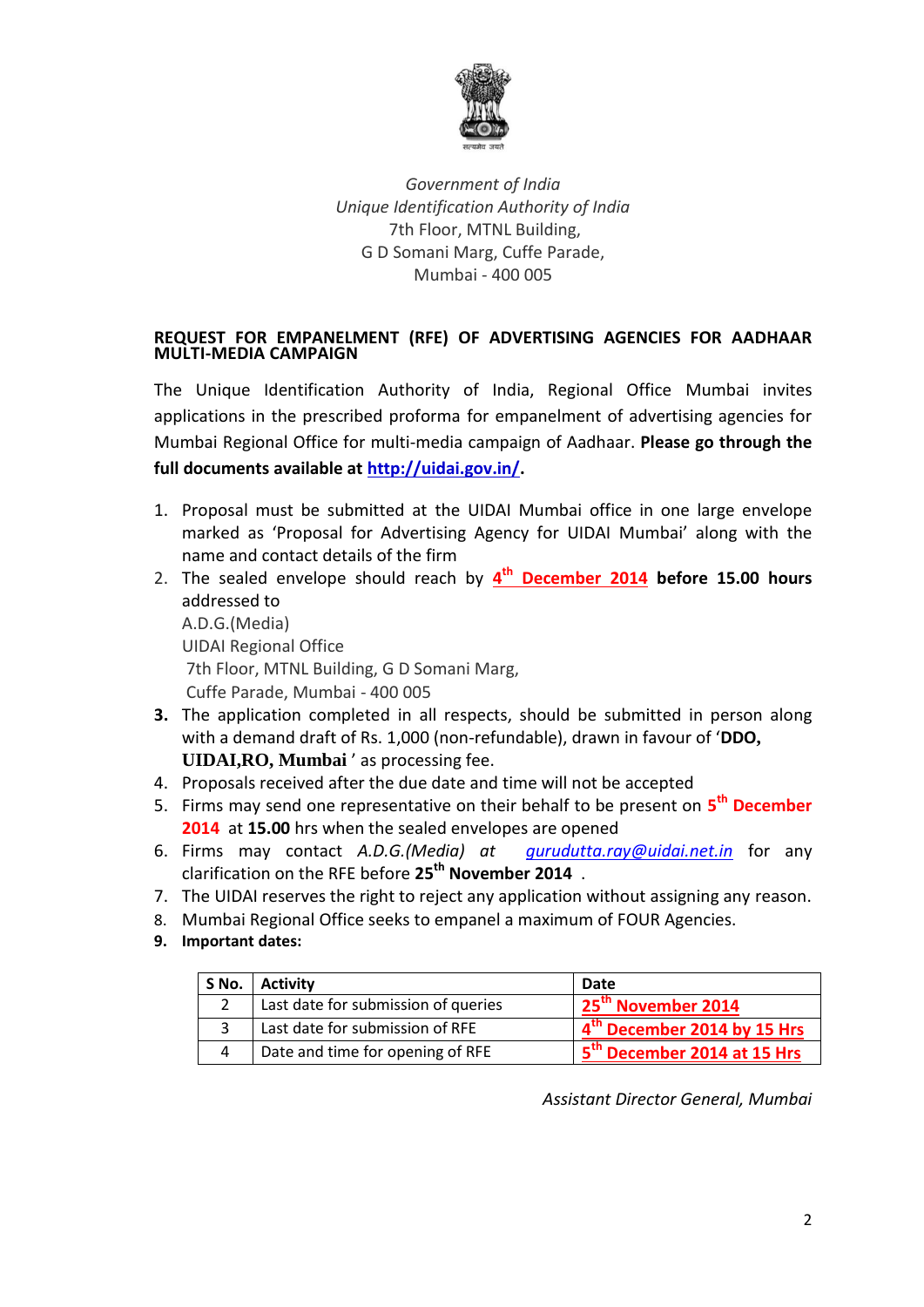#### **TABLE OF CONTENTS**

#### **PROPOSAL FOR HIRING ADVERTISING AND CREATIVE AGENCY FOR AADHAAR CAMPAIGN**

| <b>SECTION I: BACKGROUND</b>                                                     | 4         |
|----------------------------------------------------------------------------------|-----------|
| <b>SECTION II- BRIEF FOR MEDIA AGENCY</b>                                        |           |
| 2.1 Brief                                                                        | $5 - 7$   |
| 2.2 Scope of Work for Agency                                                     |           |
| <b>SECTION III: ELIGIBILITY CRITERIA</b>                                         | $8 - 9$   |
| <b>SECTION IV EVALUATION PROCEDURE</b>                                           |           |
| <b>4.1 Evaluation process</b>                                                    | $9 - 13$  |
| 4.2 Selection of Agency                                                          |           |
| <b>4.3 Allocation of Work</b>                                                    |           |
| <b>SECTION V: GENERAL CONDITIONS</b>                                             |           |
| 5.1 Processing Fee                                                               | $12 - 13$ |
| <b>5.2 Penalties</b>                                                             |           |
| 5.3 Performance Bank Guarantee (PBG)                                             |           |
| <b>SECTION VI:</b><br><b>GENERAL TERMS AND</b><br><b>CONDITIONS</b><br><b>OF</b> |           |
| <b>AGGREEMENT</b>                                                                |           |
| <b>6.1 Nativity</b>                                                              |           |
| 6.2 Relationship                                                                 |           |
| 6.3 Right to rejection and right to annulment                                    |           |
| 6.4 No obligation                                                                |           |
| <b>6.5 Fraud and Corruption</b>                                                  |           |
| <b>6.6 Confidentiality</b>                                                       |           |
| <b>6.7 Governing Language</b>                                                    |           |
| 6.8 Applicable Law                                                               |           |
| <b>6.9 Jurisdiction of Courts</b>                                                | $13 - 16$ |
| 6.10 Tenure                                                                      |           |
| <b>6.11 Advertising and Promotion</b>                                            |           |
| 6.12 Indemnity<br>6.13 Termination / Withdrawal                                  |           |
| 6.14 Only one application                                                        |           |
| 6.15 Amendment                                                                   |           |
| <b>6.16 Disclaimer</b>                                                           |           |
| <b>6.17 Binding Clause</b>                                                       |           |
| 6.18 Agency's Integrity                                                          |           |
| 6.19 Agency's Obligations                                                        |           |
| <b>SECTION VII: SPECIFIC TERMS AND CONDITIONS</b>                                |           |
|                                                                                  | $16 - 17$ |
| ANNEXURE I: DECLARATION (ON THE RESPONDENT'S LETTER HEAD)                        | $17 - 18$ |
|                                                                                  |           |
| <b>ANNEXURE II: QUALIFICATION CRITERIA</b>                                       |           |
|                                                                                  | $18 - 19$ |
| ANNEXURE III: CHECKLIST FOR SUBMISSION OF RESPONSE                               |           |
| <b>TO RFP</b>                                                                    | 19-20     |
|                                                                                  |           |
| <b>ANNEXURE IV: TERMS AND CONDITIONS OF AGREEMENT</b>                            | $20 - 23$ |
|                                                                                  |           |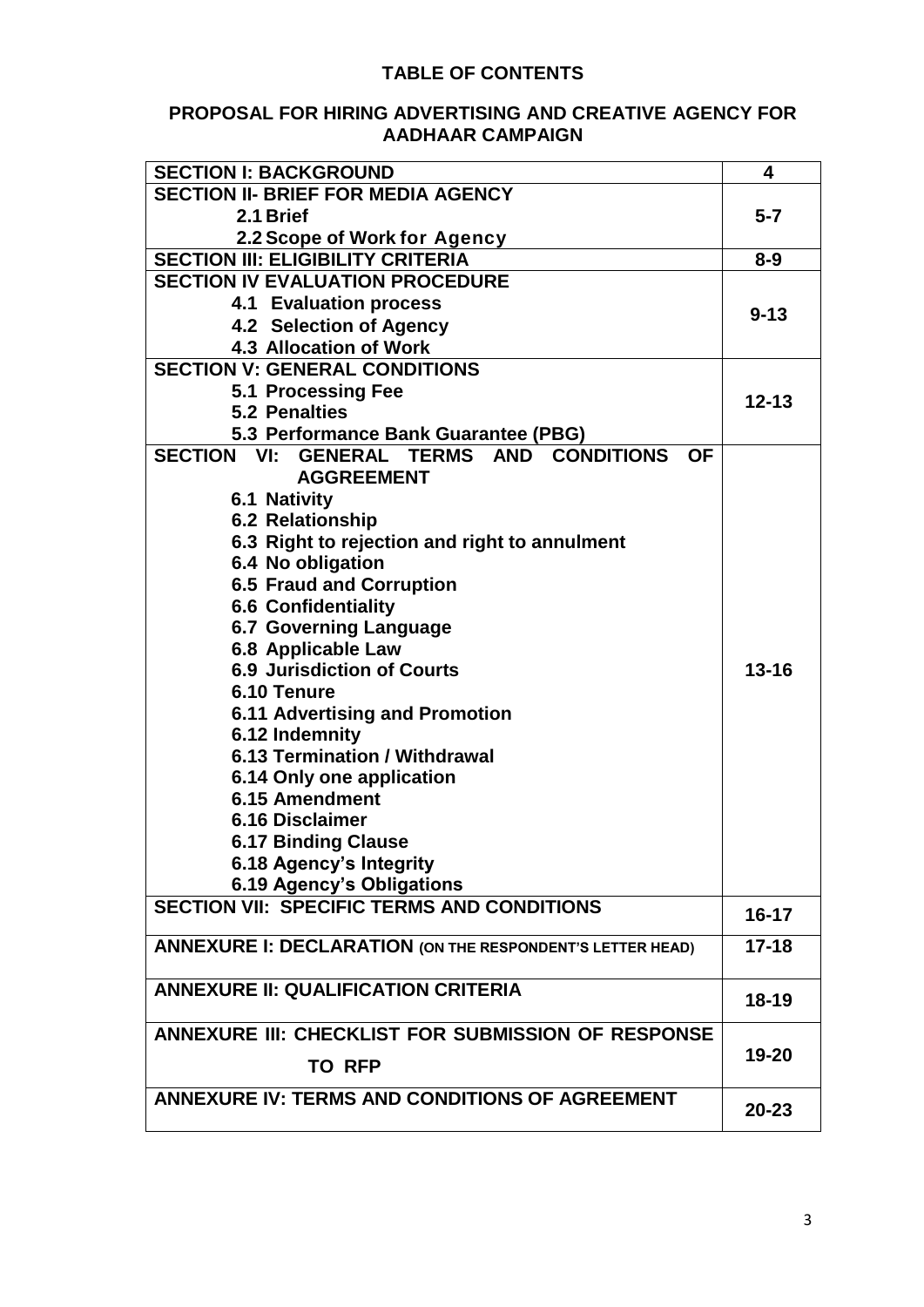#### **SECTION I: BACKGROUND**

The UIDAI Regional Office, Mumbai wishes to empanel a limited number of good performing advertising agencies for the work of Information, Education, Communication (IEC) campaign and other activities of the Authority's regional office in Mumbai under the guidelines specified herein.

An IEC campaign is envisaged that reaches multiple stake holders, and more critically each of the 18 Crore residents of western India.

We have no stereo types in mind. Originality of thought and economy while using scare public resources will be valued.

The Vision, core values and Mission statement of the organization are:

**Vision:** *To empower residents* of Western India with a unique identity and a digital platform to authenticate anytime, anywhere.

#### **Core Values:**

- i. We value integrity
- ii. We are committed to inclusive nation building
- iii. We pursue a collaborative approach and value our partners
- iv. We will strive towards excellence in services to residents and service providers
- v. We will always focus on continuous learning and quality improvements
- vi. We are driven by innovation and provide a platform for our partners to innovate
- vii. We believe in a transparent and open organization

#### **Mission Statement:**

- 1. Deliver Aadhaar numbers to residents with a well-defined turnaround time and adhering to stringent quality metrics
- 2. Collaborate with partners to setup infrastructure which provides convenience to residents for updating and authenticating their digital identity
- 3. Collaborate with partners and service providers in leveraging Aadhaar to serve residents effectively, efficiently and equitably
- 4. Encourage innovation and provide a platform for public and private agencies to develop Aadhaar linked applications
- 5. Ensure availability, scalability and resilience of the technology infrastructure
- 6. Build a long term sustainable organization to carry forward the vision and values of the UIDAI
- 7. Make it attractive for the best global expertise in different fields to collaborate and provide valuable insights to the UIDAI organization.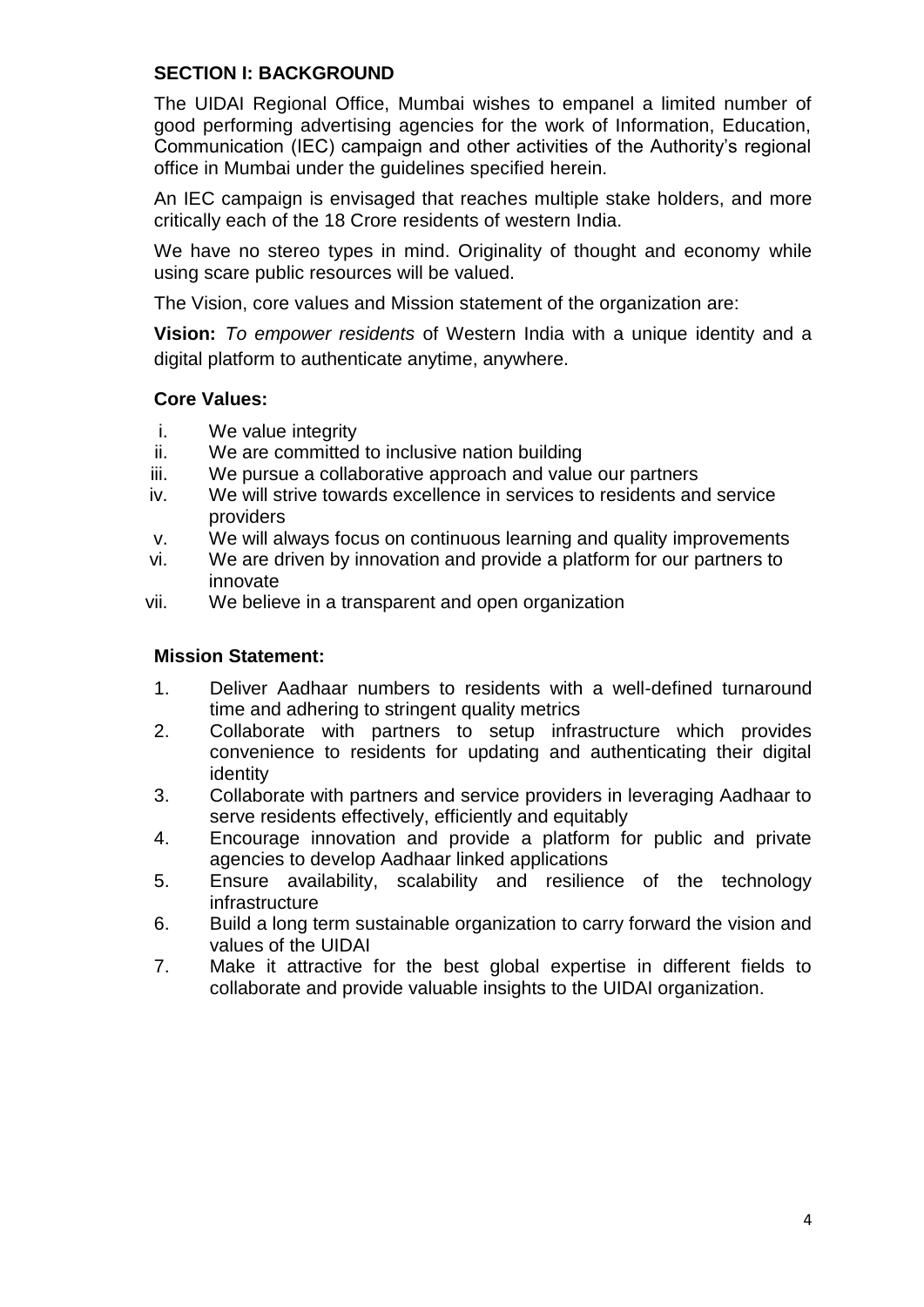#### **SECTION II: Brief for Media Agency**

**2.1 Brief:** The UIDAI was established by the Government of India in 2009 to support unique identification of individuals using biometric technology anytime, anywhere. In the preceding 5 years the Authority has generated about 70 crore individuals and made operational the world's most sophisticated online authentication platform that uses both fingerprint and iris images to authenticate a person in real-time.

The project has had zero time and cost overrun and is globally recognised for its path breaking use of biometric technology for developmental rather than security and forensic purposes.

Currently, Aadhaar, the brand name of the UID provided by the Authority is widely recognised and is primarily associated with the Aadhaar letter. The fact is that Aadhaar is a 12 digit number and the world's first digital identification platform. No card is issued to residents at all but this USP is lost to most except the very discerning.

Unlike conventional ID systems Aadhaar does not recognise a person by photo, name, age, gender or address. Instead it relies on, fingerprints and iris, to uniquely identify a person. Given the uniqueness of biometrics no one can get two Aadhaar numbers and nor can a fake/non-existent person get an Aadhaar. This is unlike any other ID system in the world.

The other USP of Aadhaar is that it is a digital/virtual ID that works online. It is hosted on a public platform which allows a registered agency to authenticate a person, anytime, anywhere using a telephone line. No internet, leased or broadband connection is needed. This makes it possible for Aadhaar authentication services to be used in far flung rural areas as well. Aadhaar online authentication works where ever a mobile phone works with the help of a widely available, inexpensive device.

Appreciating the power of Aadhaar to uniquely recognise a person, more than 179 Government/Public/Private Sector organisations have already registered themselves to use it for providing services as diverse as banking, insurance pensions, access control, attendance, subsidised rations, health care etc. The Authority increasingly wants people to associate Aadhaar with online authentication not just an ID and much less a card.

Individuals find Aadhaar useful in many ways. For some, it's their first Government ID. For everyone it's their first Digital ID. It helps people get telephone and LPG connections, bank accounts, insurance policies, railway reservations, entry into airports and many other conveniences. Aadhaar is voluntary and it's only the convenience and empowerment associated with it that drives people to opt for it.

The fact is the UIDAI is a bonafide legal entity; it is administered like any office of the Government of India and is fully accountable to the Parliament, C&AG etc. Also, while the UIDAI or the Government of India has never mandated exclusive use of Aadhaar, some State Governments and other service providers may have done so recognising its efficacy in removing fake and duplicates from the system. In most cases robust exception management systems have been provided. In addition, Aadhaar protects and promotes privacy and can only be used with the explicit consent of the individual. It is the only ID in the world which has a paperless version that precludes data/ID theft.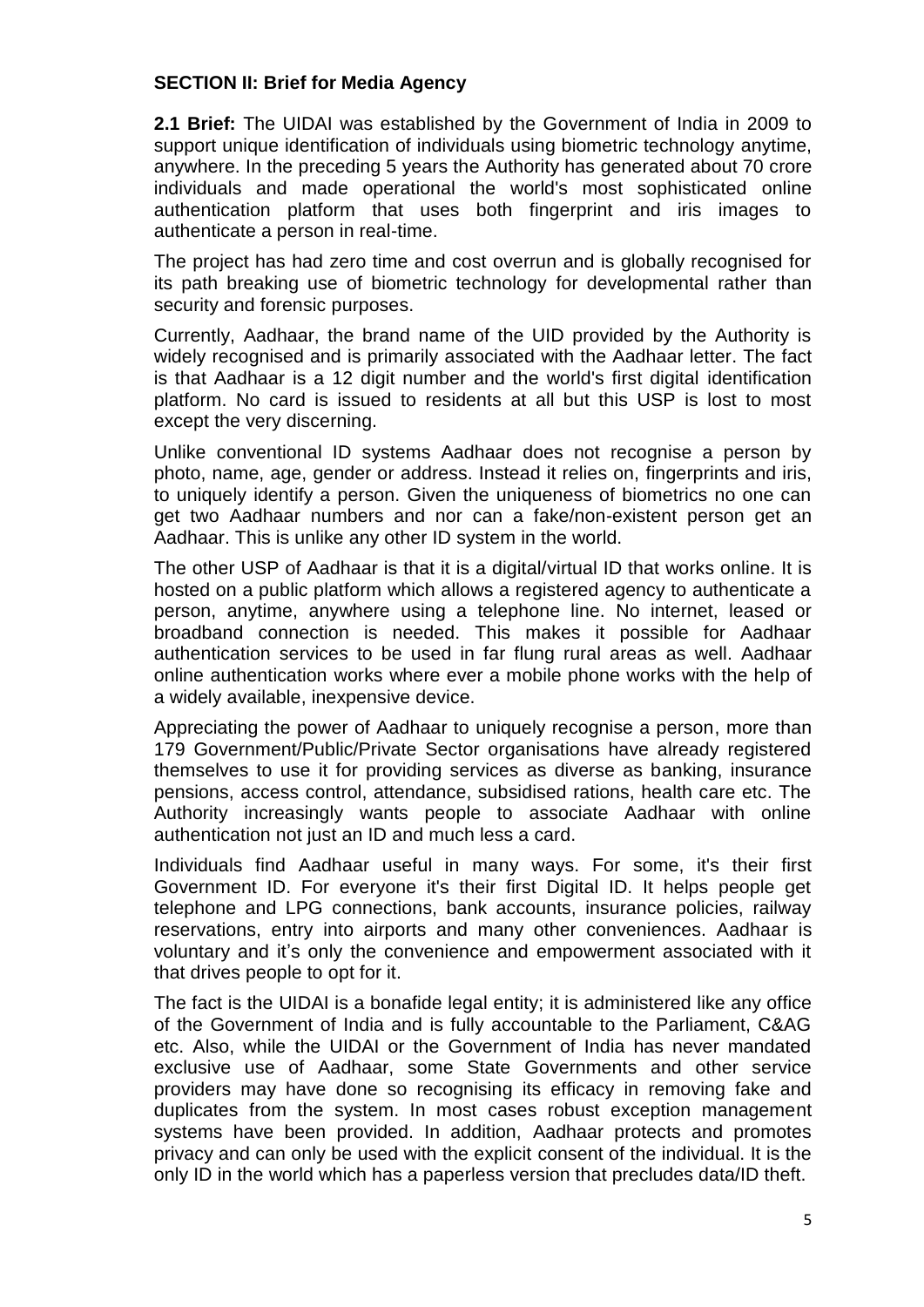The UIDAI as a matter of policy does not tag, track or profile individuals. Following a minimalist philosophy it mandates collection of only 4 demographic fields- name, age, gender and address. As a rule the UIDAI does not aggregate data basis the use of Aadhaar by an individual nor does it enlarge the demographic information of the individual with it on any other account. The UIDAI encrypts both biometric and demographic data at source and does not share it with anyone except with the explicit consent of the Aadhaar holder.

Having collected, processed and assigned close to 70 crore Aadhaar numbers using biometric de-duplication and successfully carried more than 9 crore biometric authentications of all age and user groups including the old and infirm, manual labourers and the likes, the UIDAI has made India the global leader in biometric technology. The UIDAI uses government and private sector human resource, believing both to be national assets.

Thousands of young professionals work on the project to make Aadhaar a unique example of nation building. The highest possible care is taken to secure data and the organisation has a spotless record, and is the envy of many.

The capability of Aadhaar to weed out fake and duplicates, to work on line and offline, to work using simple and inexpensive devices, its dependency on basic mobile connectivity and no more, its service orientation and its fulfilment of the right to identity of individuals are key aspects of the project.

**The UIDAI Regional Office, Mumbai seeks to empanel a maximum of FOUR agencies with a track record, adept at print, electronic and social media to position Aadhaar as an empowering (for the individual) and transformational (for the system) national programme.**

#### **2.2 Scope of Work for agency**

**2.2.1 The empanelled agencies would focus on implementing a Western regional (Maharashtra, Gujarat, Goa, Dadra Nagar Haveli and Daman Diu) level communication strategy so that customised messages such as Aadhaar's benefits, its utility, applications, reach different segments of the ecosystem. To fulfil this objective, the agency will provide services related to Aadhaar's strategic marketing communication needs in the areas of brand management, creative and media planning.** 

#### **2.2.2. Conceptualization and creation of multi-media campaign across all media platform:**

- The campaign will be carried out in local languages for various media as per the requirement of the Regional office
- The agency should have local language experts proficient in regional languages and dialects i.e. Marathi, Gujarati, Konkani

**TV advertisements/ radio jingles / short films / documentaries:** Audio-visual IEC material, including, but not limited to the following will need to be produced

Television commercials on various features and benefits of Aadhaar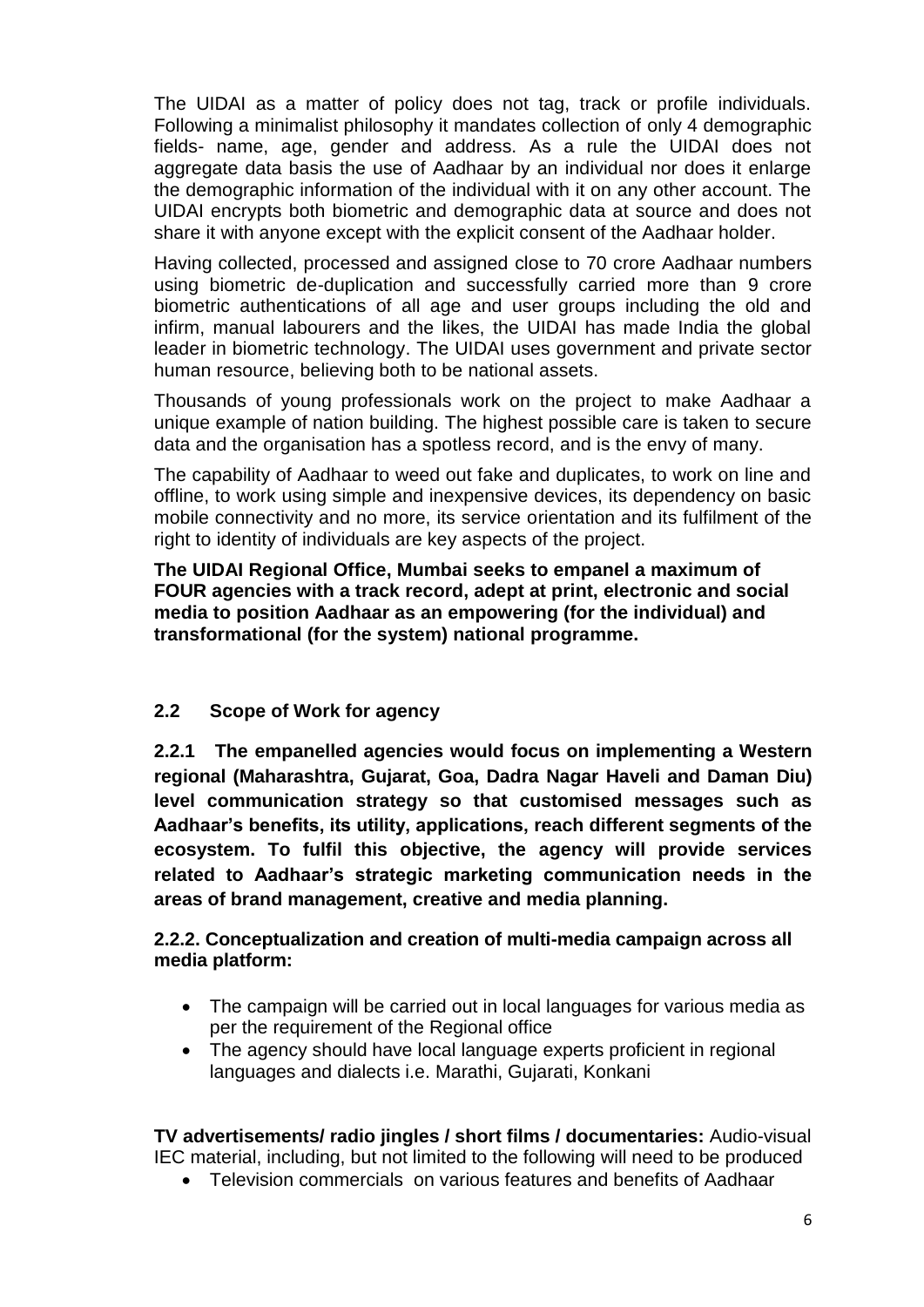- Short-films on key processes, achievements
- Radio iingles
- Innovative interactive programs on television or radio

**2.2.3 Print/Display advertisements:** The Agency is to design print/display creatives in various languages as per Eighth schedule of the Constitution of India, for various media as per the requirement of the UIDAI, RO Mumbai. The list of activities would include but not be limited to the following:

- Advertisements in print media, internet portals,
- Information material: pamphlets, leaflets, brochures, banners etc.
- Outdoors: posters, handouts, banners, hoarding, display panels etc.
- IEC material for other needs such as training, etc.
- Translation and Adaptation of creatives in regional languages as per requirement

**2.2.4. Development of other IEC Material:** Development of other IEC print materials for outdoor publicity like, booklets, folders, leaflets, posters, calendars, diaries, advertisements in railway reservation tickets, electricity and gas bills, postal stationeries etc. Creation of complete Aadhaar brand identity templates, kits and manuals for use across situations and by Registrars, Enrolling Agencies and other UIDAI partners

**2.2.5 Media planning:** A media list comprising suitable newspapers, magazines, television channels, radio stations, will be prepared keeping in view the need and relevance of advertisement message and the target audience.

**2.2.6 Social media/Web marketing:** Expand and strengthen presence on social media, create awareness on important internet sites/portals:

- Engage with target audience through popular social networking platforms
- Monitor content related to UIDAI and assess impact on brand Aadhaar
- Mitigation of adverse comments / events / trends

**2.2.7** The hired agency will be required to obtain permission/license/ clearance from the concerned regulatory/statutory authorities at all stages at their own cost prior to releasing any publicity material.

**The media campaign should be high on recall and it should position UIDAI as empowering for the individual and transformational for the nation. To achieve these objectives the UIDAI, RO Mumbai may allocate between Rs.1-2 crore per annum on the campaign. This should however, be taken as only an illustrative amount and no commitment is being made by the UIDAI to do so.**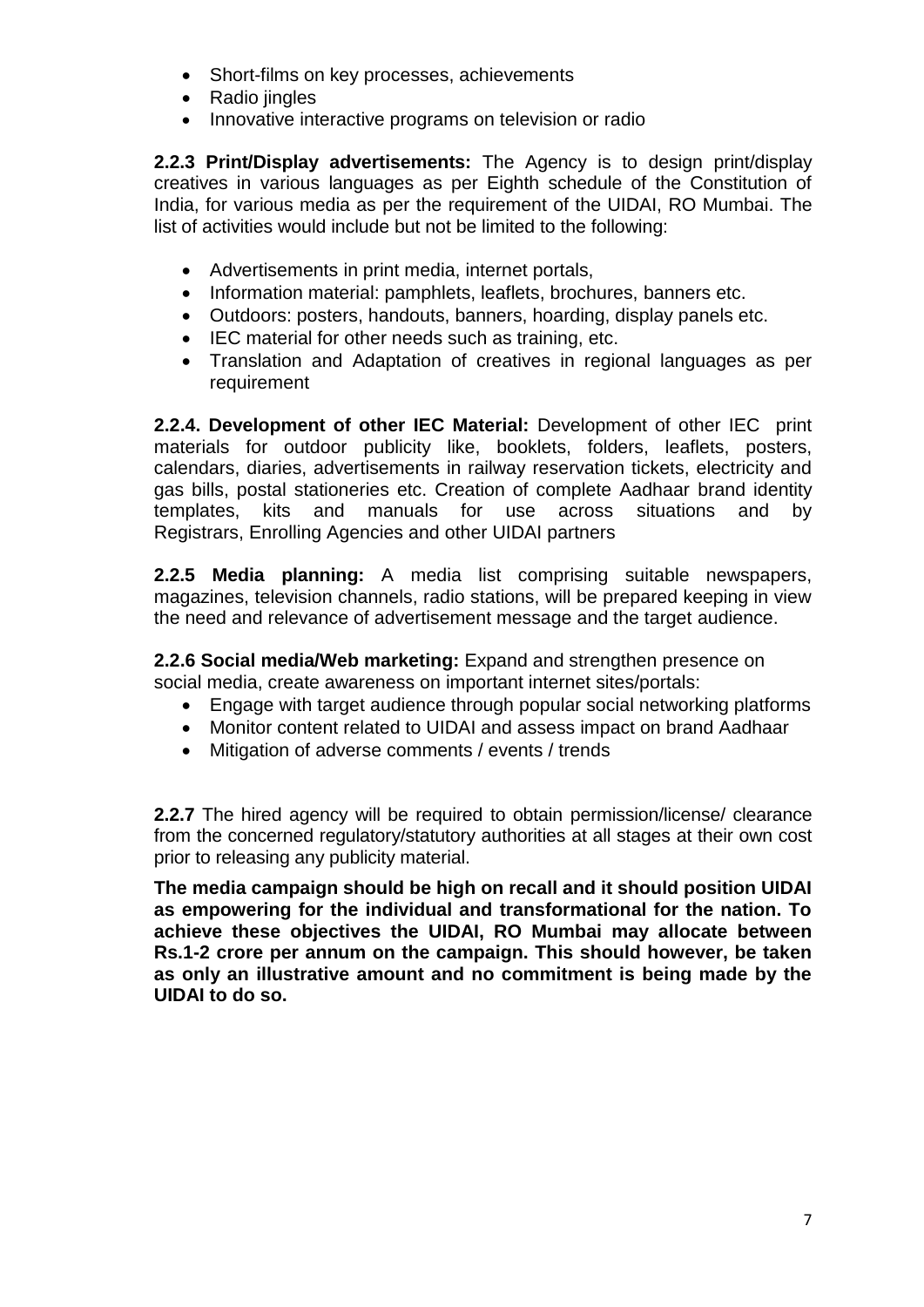#### **SECTION III: ELIGIBLITY CRITERIA**

**3.1.** The RFE can be responded to only by registered business entities that have their registered/Head office/branch office in Mumbai/MMRDA. **No consortia shall be allowed to apply in this RFE.**

**3.2.** The business entity must be incorporated under any of the following Acts - The Partnership Act, 1932 or the Limited Liability Partnership Act 2008 o r the Companies Act 1956. Along with the General Eligibility criteria, prescribed herein, Respondent has to satisfy the following qualification criteria for being considered. **Proprietorship firms need not apply.**

#### **3.3. The firm should be empanelled with DAVP either as a Print-media creative agency and/or a multi-media creative agency. The firm should also be an accredited member of the Indian Newspaper Society (INS).**

**3.4.** The firm should have clocked an annual turnover of Rs.50 crores per annum for media and advertisement since last three financial years, ending FY 2013-14.

**3.5.** The firm should have provided creative (print + electronic), design, brand management services. It should have provided social media marketing and digital marketing services consistently since past three years. Proof of the same may be included in the documents that are to be submitted (as per Annexure) and shown at the time of presentation.

**3.6.** The agency should have been empanelled by at least two Govt. Departments/ PSU within the last 2 years. The agency should have been involved in the creative and release of TV Commercial / Radio spot within the last 2 years.

Proof of the same may be included in the documents that are to be submitted (as per Annexure II) and sample creative work done for such clients should be showcased at the time of presentation.

**3.7.** The firm should have adequate personnel to handle a multi-media/multilingual communication campaign. The CVs of the servicing team that the firm intends to deploy for UIDAI's work needs to be submitted.

**3.8 The firm should not be black listed in the last 5 years by any ministry/department/organisation under of the Government of India.**

#### **3.9 List of documents to be submitted as part of response to RFE (Refer to Annexure II)**

- 1 Covering letter on agency's letter head
- 2 Declaration in the format given in **Annexure I**
- 3 Details of Qualification criteria as given in **Annexure II**
- 4 Checklist in the format given at **Annexure III**
- 5 Any other supporting information that is relevant to proposal

**All documents must be properly marked. The response to RFE (eligibility documents, print creatives, etc.) should be submitted in one hard copy (signed on every page) marked as original and one soft copy on a CD**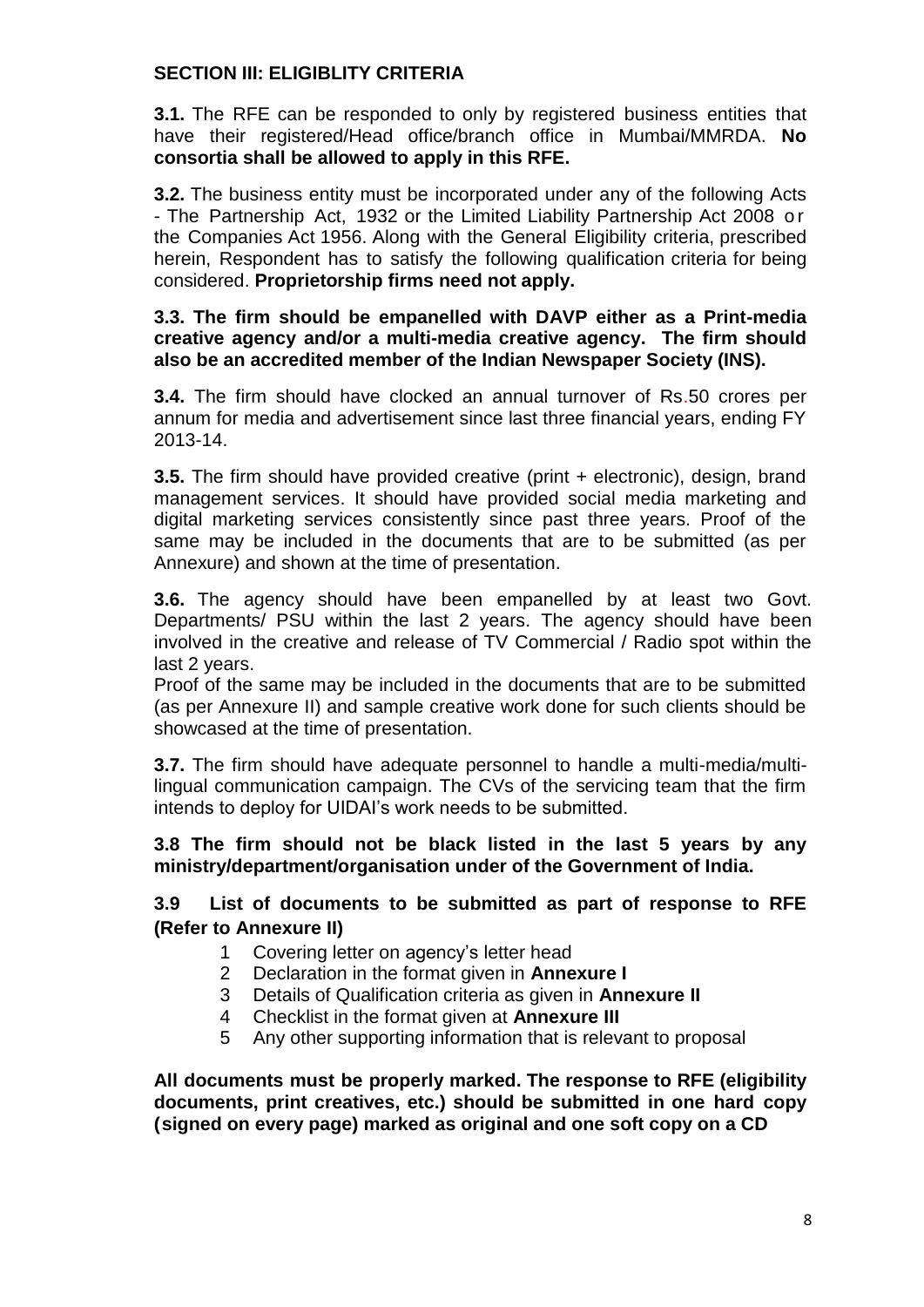#### **3.10 Disqualification**

UIDAI, RO Mumbai may at its sole discretion and at any time during the evaluation of application, disqualify any applicant, if the applicant:

- (i) Submitted the application after the response deadline;
- (ii) Made misleading or false representations in the forms, statements and attachments submitted in proof of the eligibility requirements;
- (iii) Exhibited a record of poor performance such as abandoning works, not properly completing the contractual obligations, inordinately delaying completion or financial failures, etc. in any project in the preceding three years;
- (iv) Submitted an application that is not accompanied by required documentation or is non-responsive;
- (v) Failed to provide clarifications related thereto, when sought;
- (vi) Submitted more than one application on its own;
- (vii) Was declared blacklisted by the Government of India/State/UT Government;

#### **3.11 Important Dates:**

| S No. | <b>Activity</b>                     | <b>Date</b>                             |
|-------|-------------------------------------|-----------------------------------------|
|       | Last date for submission of queries | 25 <sup>th</sup> November 2014          |
| 2     | Last date for submission RFE        | 4 <sup>th</sup> December 2014 by 15 Hrs |
| 3     | Date and time for opening of bid    | 5 <sup>th</sup> December 2014 at 15 Hrs |
|       | envelope covers                     |                                         |

#### **SECTION IV- EVALUATION PROCEDURE**

In order to empanel an advertising and creative agency, the UIDAI, RO Mumbai will constitute an Evaluation Committee to evaluate the proposals submitted. During evaluation of proposals, UIDAI, may, at its discretion, ask the bidders for clarification on their applications. The process for selection is as given below-

#### **4.1 Evaluation process:**

Scrutiny of eligibility criteria mentioned in SECTION III for responsiveness to the RFE will be done by the Evaluation Committee to determine whether the documents have been properly signed, qualification criteria fulfilled and all relevant papers submitted and whether the response to RFE is generally in order. The evaluation committee can seek additional information from the applicants, if needed. The response to the RFE not conforming to requirements viz. DAVP empanelment, financial turnover requirement, office location and past work record will be rejected.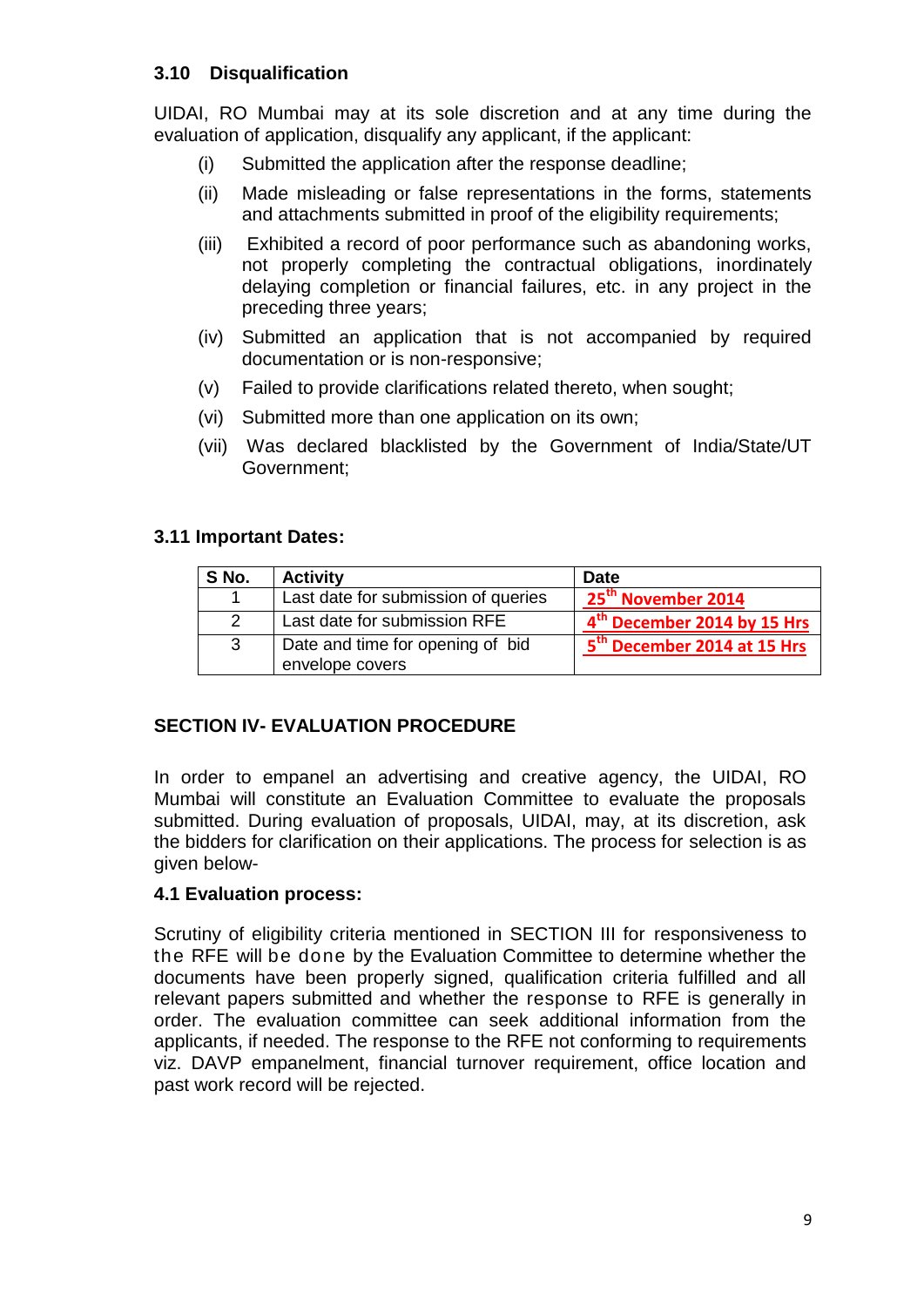**For Evaluation:** All firms who satisfy the eligibility criteria will be evaluated by constituted committee on three best projects undertaken in the last two years by them, (Annexure II) as per criteria given below.

| <b>Subject Matter/Criterion</b>                                              | Maximum. Weightage to be<br>given |
|------------------------------------------------------------------------------|-----------------------------------|
| (1) Financial turnover as per audited<br>account during FY 2011-12 & 2012-13 | <b>20%</b>                        |
| (2) CVs Of Key Functionaries                                                 | <b>20%</b>                        |
| (3) Over all quality & Innovativeness<br>Of the Media project (best 3)       | 25%                               |
| (4) Budget of projects (best3)                                               | 25%                               |
| (5) How many different type/modes of<br>Creatives have used by the agency    | 10%                               |

**Top 8 ranking agencies adjudged on the basis of the above criteria will be called for the presentation. Based on presentation made by them, the agencies will be evaluated on their understanding of Aadhaar, creative approach, Media plan & strategy on scale of 10. Finally maximum FOUR agencies will be selected and empanelled for Regional Office Mumbai.**

#### **Brief for presentation / pitch**

*1. The aim of the Media Strategy and Plan will be to position Aadhaar as the first online digital ID of the world consistent with the organization goals:*

- *To empower residents of India with a unique identity and a digital platform to authenticate anytime, anywhere.*
- *Collaborate with partners and service providers in leveraging Aadhaar to serve residents effectively, efficiently and equitably.*
- *Encourage innovation and provide a platform for public and private agencies to develop Aadhaar linked applications.*
- *Ensure availability, scalability and resilience of the technology infrastructure.*

**2. The target groups of the media strategy and plan will be the following: Population at large** comprising of over 12 crore residents of western India who have got Aadhaar and 6 crores of residents who are yet to get one. The former will be encouraged to use Aadhaar to access services as a safe, secure and robust proof of identity. The latter will need to be encouraged/motivated to enroll for Aadhaar.

**Central and State Government Departments and Public Sector Undertakings** - The thrust of the communication to this group would be to use Aadhaar for provision of service to individuals to increase transparency and accountability.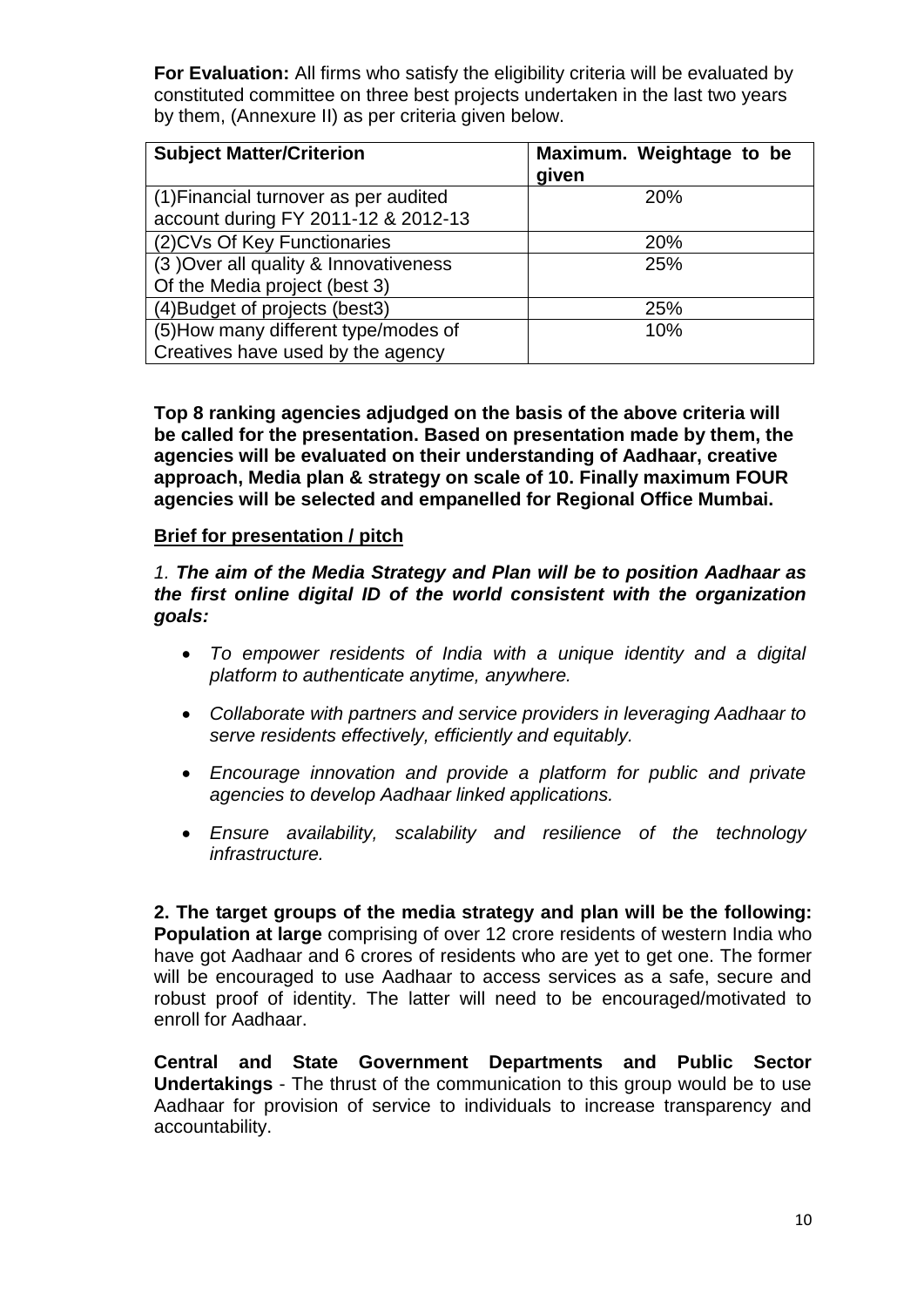**Corporate sector** – The communication will focus on business efficiency and customer delight Aadhaar is capable of providing. In particular financial institutions, telecom companies large corporate will be targeted.

**Regulatory Authorities** – The communication will highlight how Aadhaar enhances compliance to regulatory provision.

**UIDAI eco-system partners** – The communication will reach out to Registrars, Enrolment Agencies, Operators, Verifiers, Supervisors and Document Management Service agency, Aadhaar letter printers, the Post Office, contact centre employees and all other personnel directly working with the UIDAI. The effort will be to make these disparate groups take pride in participating in a nation building exercise.

**Policy makers and influencers** – the aim would be to make them appreciate the transformational potential of Aadhaar.

**3. The UIDAI, RO Mumbai proposes to use a multimedia strategy covering print, electronic, outdoor and social media following an optimal mix.**

**4. The achievements of the organization will also to be highlighted which include:**

- Generation of about 70 crore Aadhaar numbers in 5 years with no time or cost overruns. (These figures are dynamic).
- Successful application of Aadhaar for various Government and Non-Governmental services including disbursement of social security benefits like Pension and Scholarship, MGNREGA wages, streamlining of Public Distribution System (PDS) etc.
- Use of Aadhaar for authentication by banks and financial transactions, payment of LPG subsidy, opening of bank accounts, insurance policies, capital market transactions, use for Railway reservations, entry into airports, proof of identity and address for passport and other uses for Central and State Government services.

#### **4.2 Selection of agency**

4.2.1 The agencies empaneled through this RFE will be required to sign an agreement with UIDAI, RO Mumbai accepting the terms and conditions laid down by UIDAI, RO Mumbai (including but not limited to as given under various sections and annexures of this RFE document). After signing of the agreement, no variation or modification of the terms of the agreement shall be made except by written amendment signed by both parties.

#### **4.3 Allocation of Work**

The UIDAI, RO Mumbai will provide in-principle approval to a one year media plan and administrative approval for annual plans. In addition, briefs may be given from time to time for specific assignments.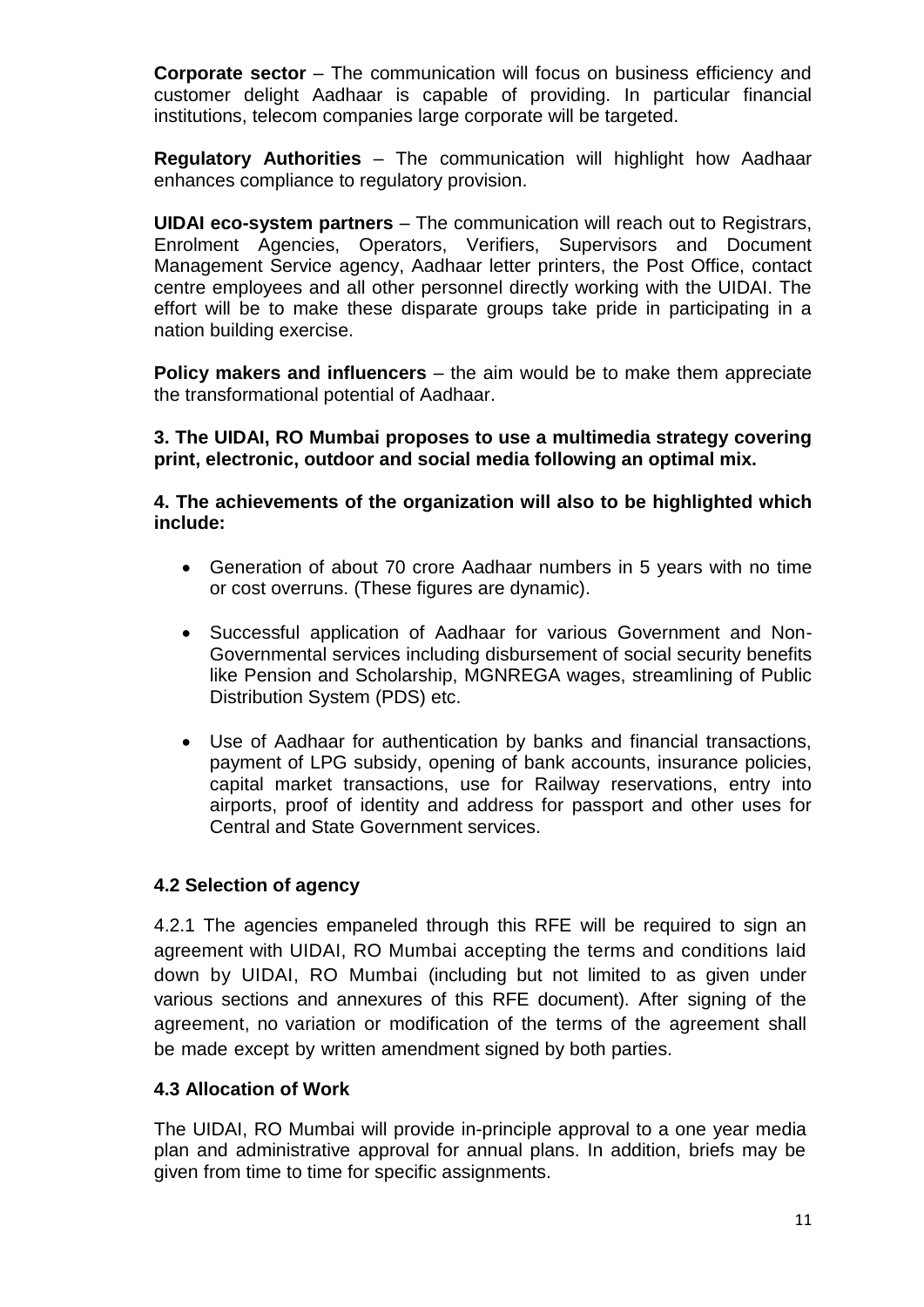The selected agencies shall not assign the project to any other agency, in whole or in part, to perform its obligation under the agreement. **Being hired as an Agency through this RFE does not guarantee that the Agency shall be awarded any project / assignment during the tenure of the agreement.** 

UIDAI, RO Mumbai reserves the right to ask the agency to re-work on the creative/script/storyboard as many times till the work is approved. The final output would also be approved by competent authority before release. The UIDAI, RO Mumbai will be the final authority for selection of creative design/scripts/storyboards.

4.3.1 **Payment of all works, print creative/display creative/marketing collaterals/TV commercials/short-films/any other work will be based as per DAVP rates prevalent at the time of allocation of work.**

**4.3.2 In cases, where there are no DAVP rates for a particular type of work, then appropriate tendering procedure for such activity would be resorted to by UIDAI, RO Mumbai.** 

**4.3.3 For print creatives, when UIDAI chooses to get a particular creative released in newspapers through the creative agency, then the release of advertisement will be executed by the agency at DAVP rates and no separate costs for designing the creative will be paid.**

**4.3.4 For design and release of print advertisements such as tender notices/vacancy circulars etc., the release of advertisement will be executed by the agency at DAVP rates and no separate costs for designing the creative will be paid.**

**4.3.5 When UIDAI, RO Mumbai chooses to get a particular creative released in newspapers through DAVP, the creative agency will be paid design charges at DAVP rates, prevalent at the time of release.**

#### **SECTION V: GENERAL CONDITIONS**

#### **5.1 Processing Fee**

The application complete in all respects, should be submitted along with a demand draft of Rs.1,000 (non-refundable), drawn in favour of 'DDO, UIDAI, RO,Mumbai' payable at Mumbai as processing fee.

#### **5.2 Penalties**

5.2.1 In case of delay in execution of the assigned work by the agency hired through this RFE, UIDAI, RO Mumbai may impose a penalty of 0.5% of the project value per week or part thereof of delay (subject to maximum of 10%) may be imposed by UIDAI. If the delay is beyond 2 weeks then UIDAI, RO Mumbai may annul the project and shall be free to get it done from other agencies at the risk and cost of the agency hired through this RFE. UIDAI may debar and blacklist the Agency for applying in future tenders/empanelment also.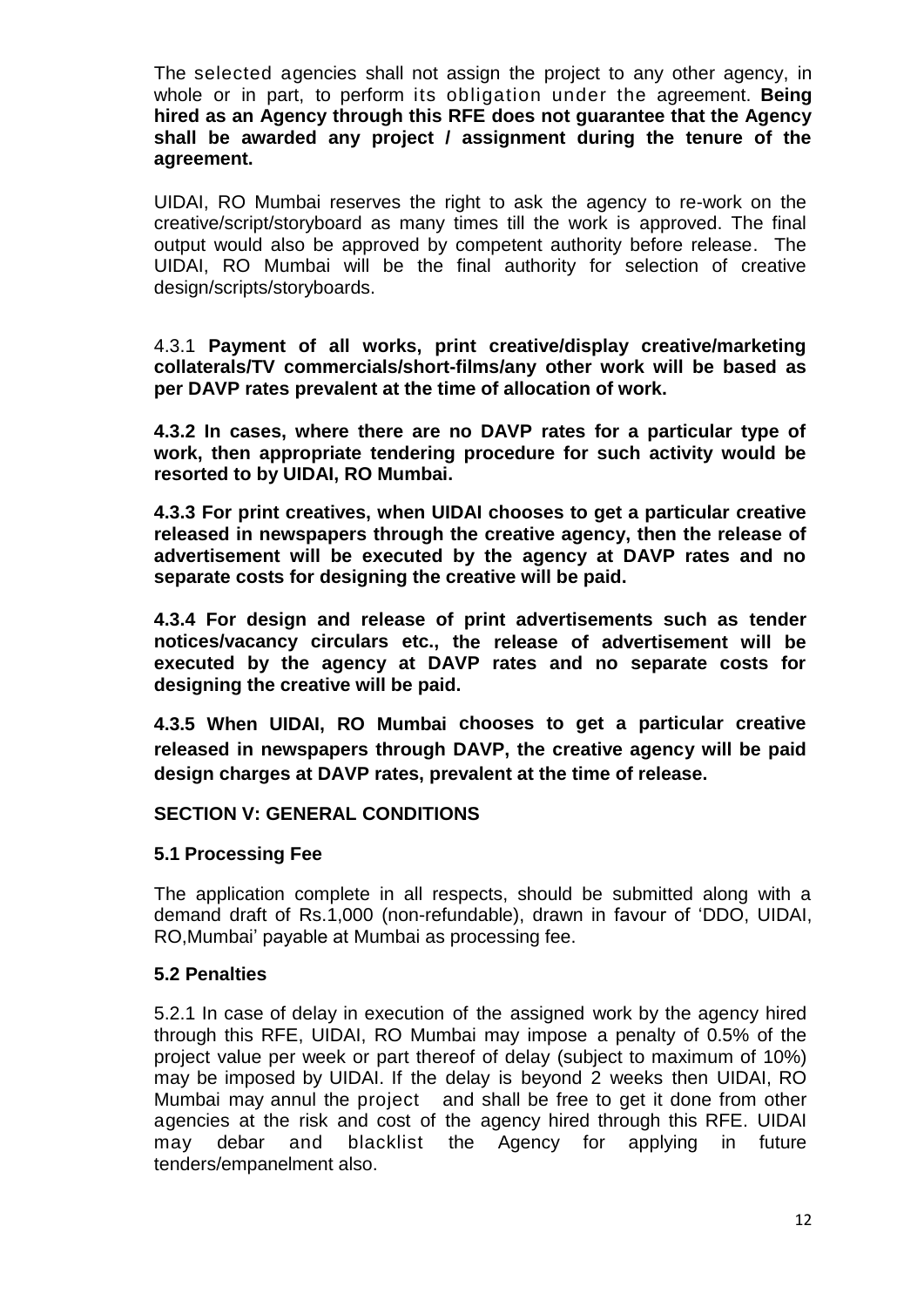5.2.2 If any of the services performed by the Agency fails to conform to the specifications of the assigned project or in the event of failure of the project due to indifferent ( such as inadequate interaction with UIDAI, RO Mumbai ), negligent (such as quality of deliverable not up to the m a r k), non-supportive attitude (such as non-engagement of adequate resources in the prescribed time frame), of the Agency and UIDAI decides to abort the contract because of such failure, then a sum up to 50% of the value of the contract shall be recovered from the Agency. This shall be without prejudice to other remedies available under law and this agreement with UIDAI, RO Mumbai.

#### **5.3 Performance Bank Guarantee (PBG)**

The successful agency shall at its own expense deposit with UIDAI, RO Mumbai within a week of the date of notice of selection or prior to signing of the agreement whichever is earlier, **an unconditional and irrevocable Performance Bank Guarantee (PBG) of Rs.5 lakhs from a nationalized bank or in the form of Fixed Deposit Receipt (FDR) with lien marked to DDO, UIDAI, RO Mumbai.** The PBG will be payable on demand, for the due performance and fulfilment of the agreement and be valid beyond three months of the period of agreement.

#### **SECTION VI: GENERAL TERMS AND CONDITIONS OF AGREEMENT**

The following terms and conditions are of a general nature, and are given here only for the information of the applicant.

#### **6.1 Nativity**

The organization must be incorporated in India as per details given under 3.1.

#### **6.2 Relationship**

- a) Nothing mentioned herein shall be construed as relationship of master and servant or of principal and agent as between the 'UIDAI, RO Mumbai and 'the applicant. No partnership shall be constituted between UIDAI, RO Mumbai and the applicant by virtue of this agreement nor shall either party have powers to make, vary or release agreement obligations on behalf of the other party or represent that by virtue of this or any other agreement a partnership has been constituted, or that it has any such power. The applicants shall be fully responsible for the services performed by them or on their behalf.
- b) Neither party shall use the other parties name or any service or proprietary name, mark or logo of the other party for advertising or promotional purpose without first having obtained the other party's prior written approval.

#### **6.3 Right to rejection and Right to annulment**

UIDAI, RO Mumbai reserves the right to reject any bid obtained through this RFE and to annul the entire RFE process and reject all such requests at any time during this process, without thereby incurring any liability to the affected applicant(s) or any obligation to inform the affected applicant(s) of the grounds for such decision.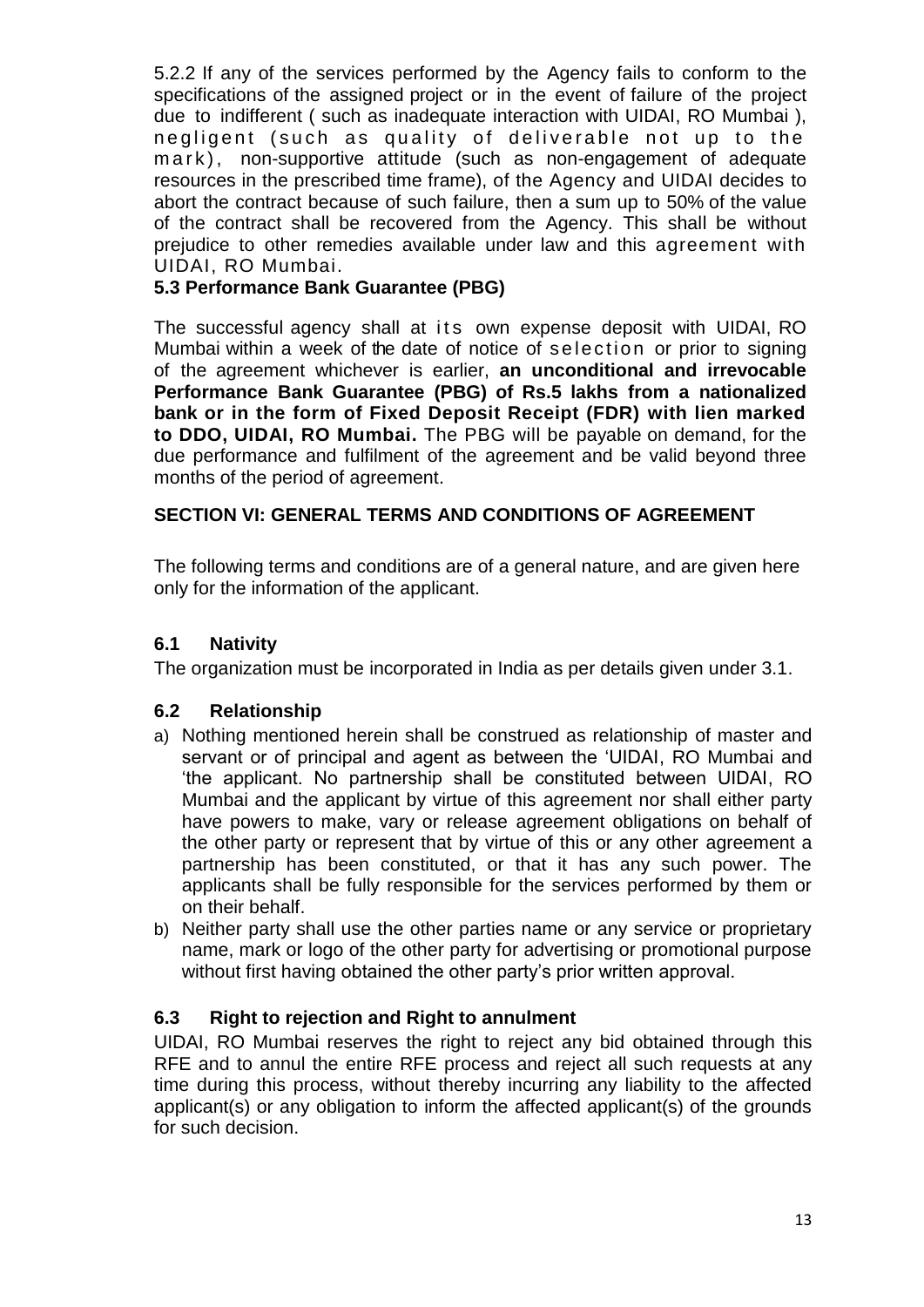#### **6.4 No obligation**

Being hired as an Agency through this RFE does not guarantee that the Agency shall be awarded any project / assignment during the tenure of the agreement.

#### **6.5 Fraud and Corruption**

UIDAI, RO Mumbai requires that the applicant engaged through this process must observe the highest standards of ethics during the performance and execution of the awarded project(s). The following terms apply in this context:

UIDAI, RO Mumbai will reject any bids , if the applicant recommended for selection, has been determined by UIDAI to having been engaged in corrupt, fraudulent, unfair trade practices, coercive or collusive.

These terms are defined as follows:

- (a) "Corrupt practice" means the offering, giving, receiving or soliciting of anything of value to influence the action of UIDAI or any personnel in during the tenure of agreement.
- (b) "Fraudulent practice" means a misrepresentation of facts, in order to influence a procurement process or the execution of a contract, to UIDAI, and includes collusive practice among applicants (prior to or after Proposal submission) designed to establish proposal prices at artificially high or non-competitive levels and to deprive UIDAI of the benefits of free and open competition.
- (c) "Unfair trade practices" means supply of services different from what is ordered on, or change in the Scope of Work which was agreed to.
- (d) "Coercive practices" means harming or threatening to harm, directly or indirectly, persons or their property to influence their participation during the period of agreement.
- (e) "Collusive practices" means a scheme or arrangement between two or more applicants with or without the knowledge of the UIDAI, designed to establish prices at artificial, non-competitive levels;

UIDAI, RO Mumbai will reject an application for award, if it determines that the applicant recommended for award has, directly or through an agent, engaged in corrupt, fraudulent, unfair trade, coercive or collusive practices in competing for any assigned project during the agreement.

#### **6.6 Confidentiality**

Information relating to evaluation of application and recommendations concerning awards shall not be disclosed to the applicants who submitted the applications or to other persons not officially concerned with the process. The undue use by any applicant of confidential information related to the RFE process may result in the rejection of his/her application.

#### **6.7 Governing Language**

All documents relating to agreement shall be written in English Language.

#### **6.8 Applicable Law**

Applicable Law means the laws and any other instruments having the force of law in India as they may be issued and in force from time to time.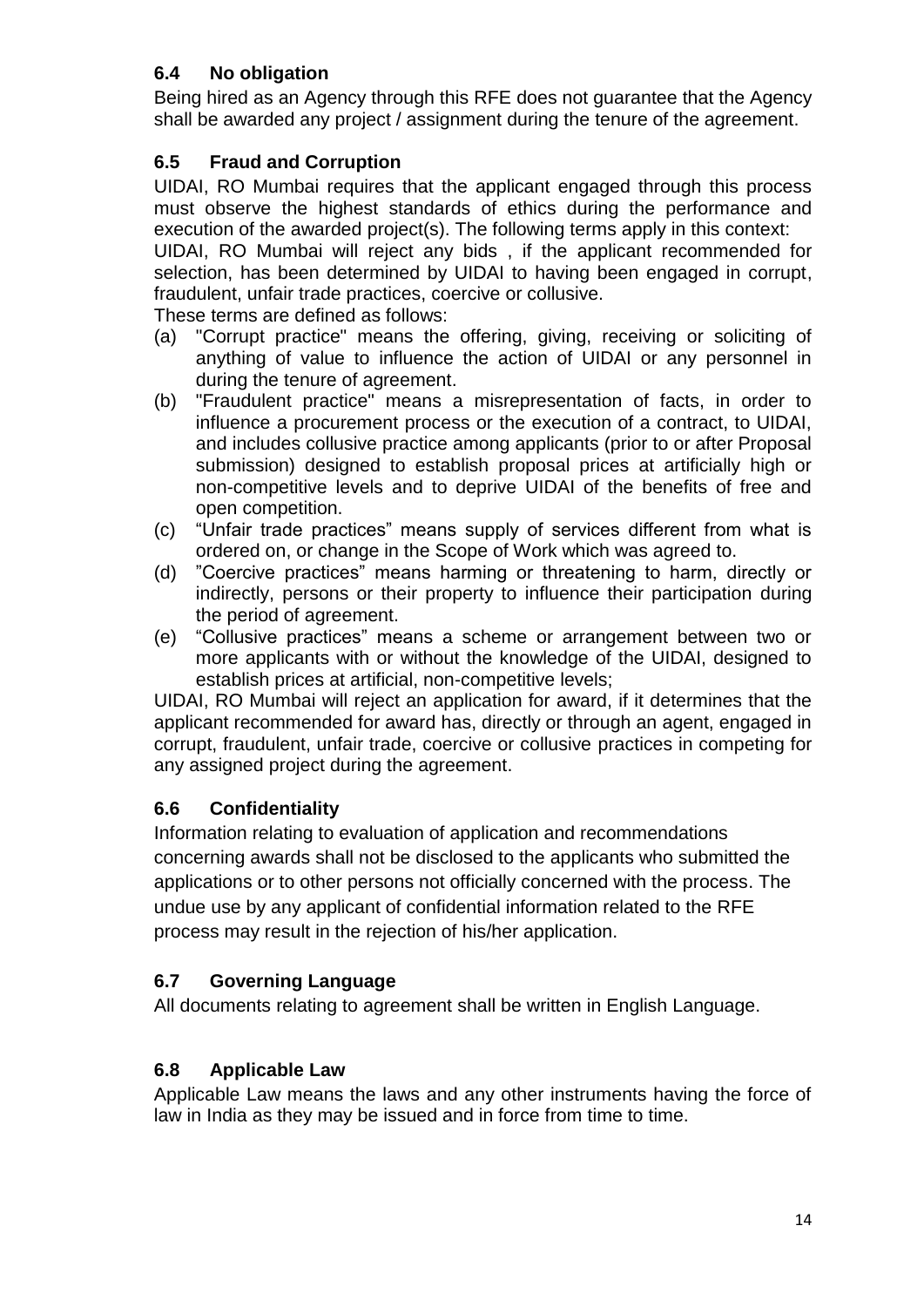#### **6.9 Jurisdiction of Courts**

All legal disputes between the parties shall be subject to the jurisdiction of the Courts situated in Mumbai only.

#### **6.10 Tenure**

UIDAI, RO Mumbai shall hire the agency for one year. The duration of agreement may be extendable upto three years (one year at a time), at the sole discretion of UIDAI, RO, Mumbai on same terms & conditions.

#### **6.11 Advertising and Promotion**

The advertisement and marketing material (posts, marketing brochure and postal letters etc.) used by the agency shall be in accordance with the guidelines laid down by UIDAI ,RO Mumbai from time to time( For present guidelines **please please visit** [http://uidai.gov.in/images/commdoc/logo%20guidelines.pdf\)](http://uidai.gov.in/images/commdoc/logo%20guidelines.pdf)

#### **6.12 Indemnity**

The applicants will indemnify UIDAI against any misuse of UIDAI Name, Brand Name - AADHAAR and Logo. For any misuse of UIDAI name and logo, the applicant themselves will be held responsible. UIDAI, RO Mumbai will take necessary legal and other actions for such cases. UIDAI, RO Mumbai will not be responsible for any miscommunication or harm caused to any party because of any misrepresentation of its name and logo by the applicant.

#### **6.13 Termination / Withdrawal**

- a. Without prejudice to any other right or remedy it may have, either party may terminate this Agreement at any time by giving one month advance notice in writing to the other party.
- b. UIDAI, RO Mumbai reserves the right to withdraw/ terminate agreement with agency in any of following circumstances:
	- i Applicant becomes insolvent, bankrupt, resolution is passed for the winding up of the applicant's organization
	- ii Information provided to UIDAI, RO Mumbai is found to be incorrect;
	- iii Agreement conditions are not met within the specified time period;
	- iv Misleading claims about the agreement status are made;
	- v Clear evidence is received that selected agency has breached copyright laws/ plagiarised from another source;
- c. If the agency does not execute the contract to the satisfaction of the UIDAI then the UIDAI, RO Mumbai may invoke any or all of the following clauses.
	- (i) Forfeit the Performance Guarantee Amount
	- (ii) Terminate the agreement without any liability of UIDAI, RO Mumbai towards the agency.

#### **6.14 Only one application**

An applicant may only submit one proposal on its own. If an applicant submits more than one proposal on its own, both proposals shall be disqualified.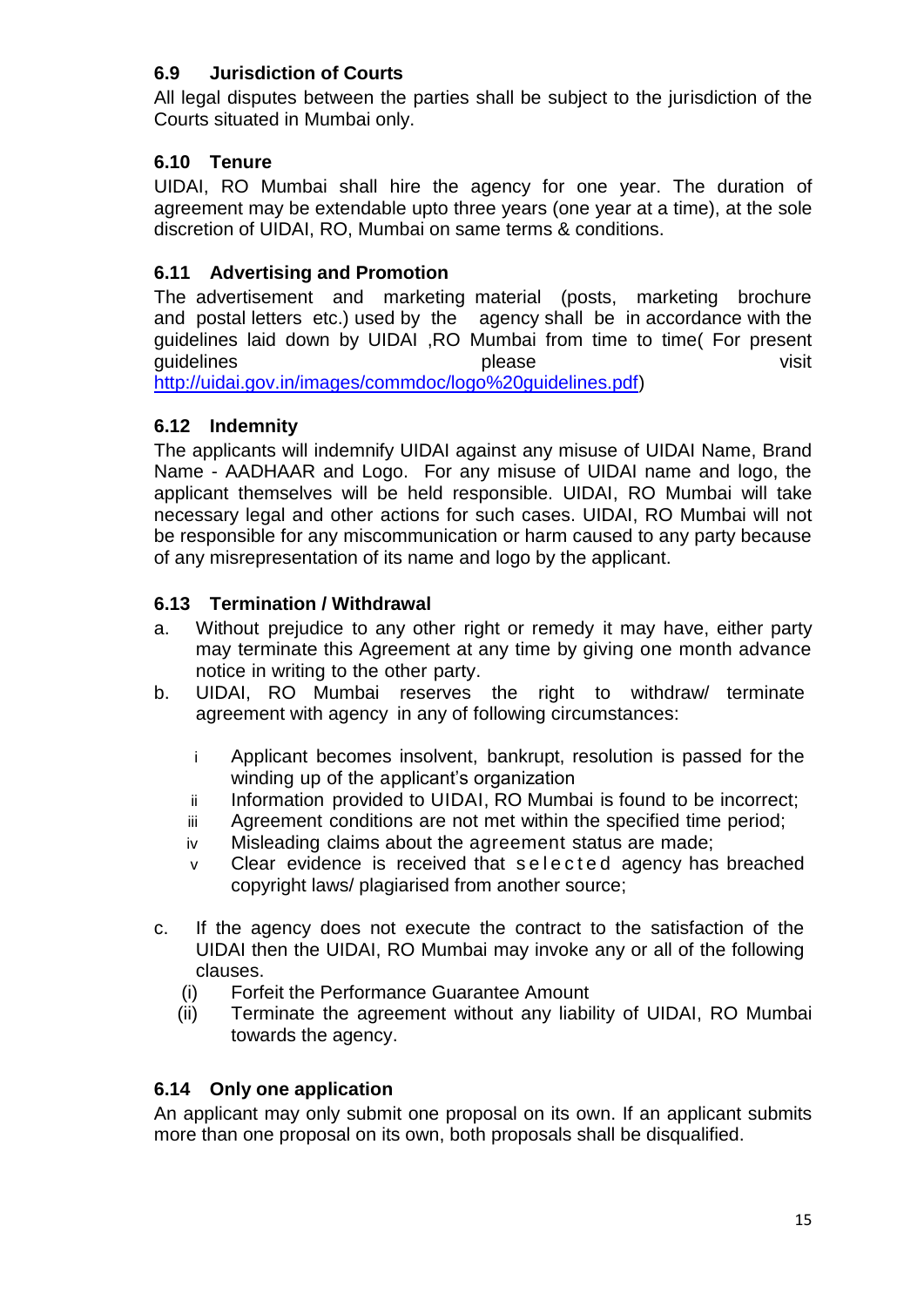#### **6.15 Amendment**

At any time prior to deadline for submission of applications, UIDAI, RO Mumbai may for any reason, modify this document. The amendment document shall be notified through website and such amendments shall be binding on all applicants.

#### **6.16 Disclaimer**

- (i) This RFE is not an offer by the UIDAI, RO Mumbai but an invitation to receive responses from eligible interested entities for being hired as creative advertising agency for the UIDAI, RO Mumbai. No contractual obligation whatsoever shall arise from this process.
- (ii) The evaluation shall be strictly based on the information and supporting documents provided by the applicants in the application submitted by them. It is the responsibility of the applicants to provide all supporting documents necessary to fulfil the mandatory eligibility criteria. In case, information required by UIDAI, RO Mumbai is not provided by applicant, UIDAI, RO Mumbai may choose to proceed with evaluation based on information provided and shall not request the applicant for further information. Hence, responsibility for providing information as required in this form lies solely with applicant.

#### **6.17 Binding Clause**

All decisions taken by the UIDAI, RO Mumbai regarding this contract shall be final and binding on all concerned parties.

#### **6.18 Agency's Integrity**

The Agency is responsible for and obliged to conduct all contracted activities as Defined in the scope of work in accordance with the Contract.

#### **6.19 Agency's Obligations**

- a. The Agency is obliged to work closely with the UIDAI's staff, act within its own authority and abide by directives issued by the UIDAI, RO Mumbai.
- b. The Agency will abide by the job safety measures prevalent in India and will free the UIDAI, RO Mumbai from all demands or responsibilities arising from accidents or loss of life the cause of which is the Agency's negligence. The Agency will pay all indemnities arising from such incidents and will not hold the UIDAI, RO Mumbai responsible or obligated.
- c. The Agency is responsible for managing the activities of its personnel or sub-contracted personnel and will hold itself responsible for any misdemeanour.
- d. The Agency will treat as confidential all data and information about the UIDAI, obtained in the execution of his responsibilities, in strict confidence and will not reveal such information to any other party without the prior written approval of the UIDAI, RO Mumbai.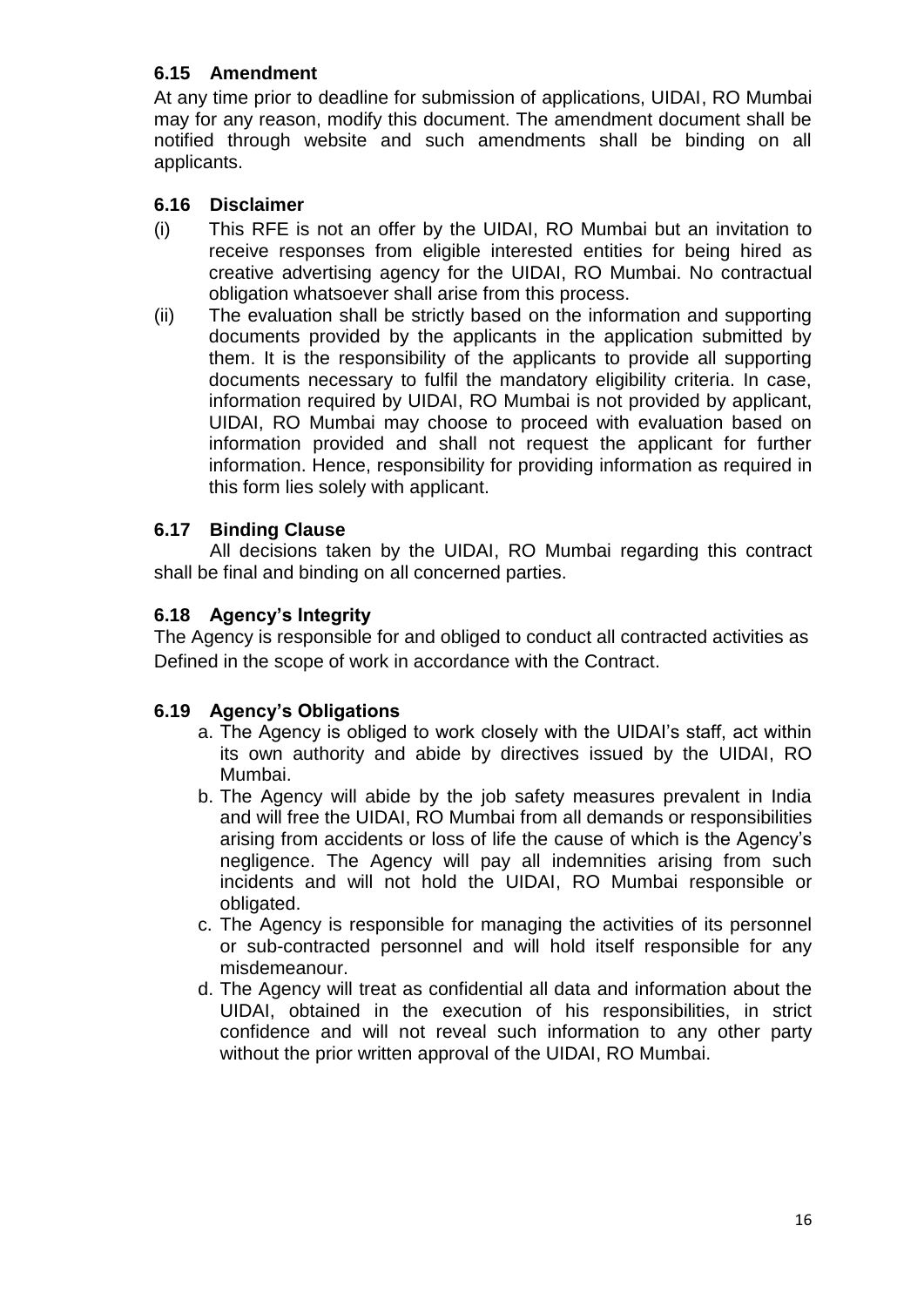#### **SECTION VII: SPECIFIC TERMS AND CONDITIONS**

**7.1** UIDAI, RO Mumbai will have right to drop any agency without assigning any reason whatsoever. UIDAI, RO Mumbai also reserves the right to modify the term and conditions for agreement.

**7.2** The empaneled agencies are expected to maintain high level of professional ethics and will not act in any manner, which is detrimental to UIDAI's interest. Agency will maintain confidentiality on matters disclosed till proper instruction is issued for publication.

**7.3** The agency should be able to execute order at short notices and even on holidays.

**7.4** Agency should have resources with proficiency and proof-reading facilities in all Scheduled Indian Languages

**7.5** Selection of artwork will be entirely on UIDAI, RO Mumbai's discretion

**7.6** Artwork/ Commercial once selected will be the property of UIDAI and it can be repeatedly used in different media like print, outdoor, electronic etc without seeking permission from the agency or paying any commission/fees/royalty. Agency has to provide original soft copy of open file to UIDAI, RO Mumbai. The agency cannot use the concept, artwork, for other clients once UIDAI, RO Mumbai selects it.

**7.7** UIDAI, RO Mumbai reserves the right to make necessary modification to the selected artwork, concept, etc.

**7.8** UIDAI, RO Mumbai reserves the right for rejection of any/all applications without assigning any reason whatsoever. All decisions taken by UIDAI, RO Mumbai would be final and no further representation in this regard will be entertained.

**7.9** UIDAI, RO Mumbai also reserves the right to employ any agency other than the agency hired through this RFE.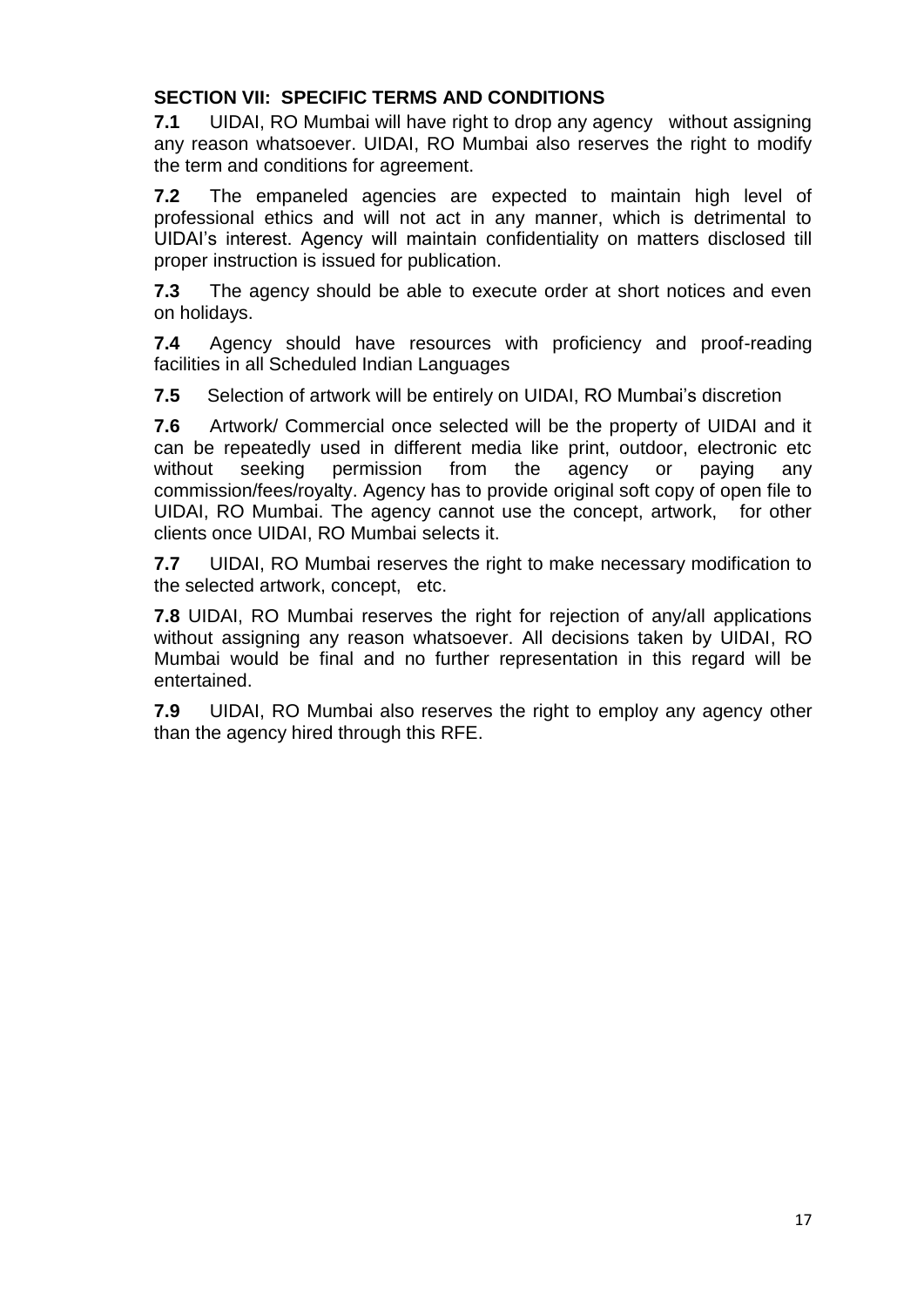#### **ANNEXURE I: DECLARATION (ON THE RESPONDENT'S LETTER HEAD)**

#### **DECLARATION**

- i. I, \_\_\_\_\_\_\_\_\_\_\_\_\_\_\_ (Name & Designation) solemnly affirm that the facts stated above are correct and nothing has been withheld. If any information submitted above, is found to be false or fabricated, I may be liable to be debarred from this and future RFE/tendering process
- ii. I permit UIDAI, RO Mumbai to inspect my records to ascertain the above facts.
- iii. I permit UIDAI, RO Mumbai to cross check the above facts from any other source.
- iv. I or my authorized representative, if required by UIDAI, RO Mumbai would make a presentation before the duly constituted Committee at my own cost.
- v. I will abide by the decision of UIDAI, RO Mumbai regarding agreement.
- vi. I have read & understood the RFE and agree to all the terms & conditions stated therein.

#### **SIGNATURE**

Full name and designation:

Date:

(Seal of organisation)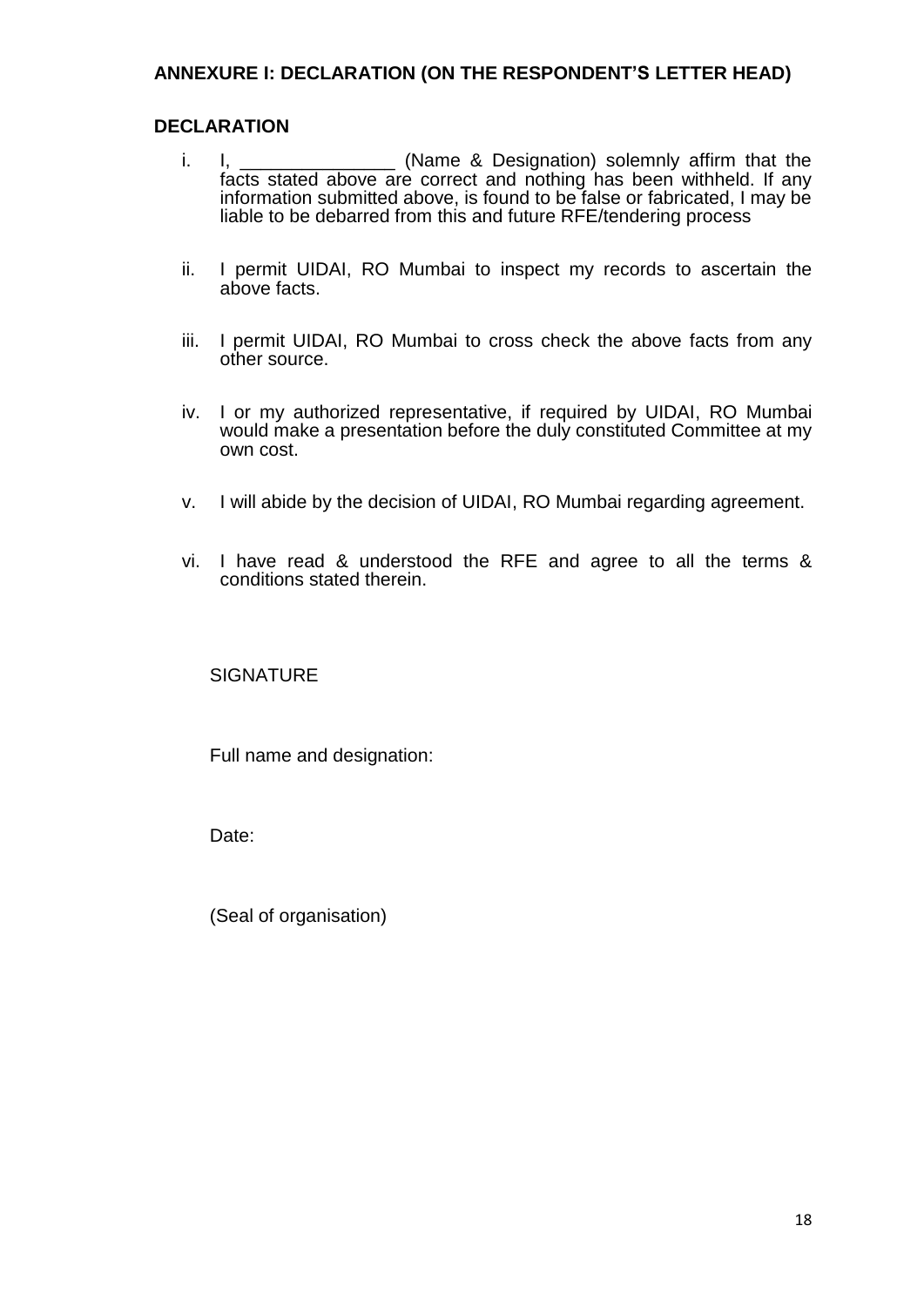#### **ANNEXURE II: Qualification Criteria**

| S No.          | <b>Description</b>                                                                                                                                                                                                                                                     | <b>Detail</b>                                                                                                                                                                   |                            |
|----------------|------------------------------------------------------------------------------------------------------------------------------------------------------------------------------------------------------------------------------------------------------------------------|---------------------------------------------------------------------------------------------------------------------------------------------------------------------------------|----------------------------|
| 1              | Certificate of Registration                                                                                                                                                                                                                                            | The firm should possess and furnish certificate of<br>registration/incorporation. It should also provide the<br>PAN & Service Tax registration. Submit documents in<br>support. |                            |
| $\overline{2}$ | Empanelled with DAVP                                                                                                                                                                                                                                                   | Please submit documents confirming that the agency is<br>empanelled with DAVP either as a Print-media creative<br>agency and/or as multi-media creative agency                  |                            |
| 3              | <b>INS Accreditation</b>                                                                                                                                                                                                                                               | submit<br>Please<br>latest<br>document<br>accreditation                                                                                                                         | <b>INS</b><br>confirming   |
| $\overline{4}$ | <b>Financial Turnover as</b><br>per audited balance<br>sheet duly certified by<br>Chartered Accountant/<br><b>Statutory Auditors</b>                                                                                                                                   | FY 2011-12<br>Submit the audited balance sheet                                                                                                                                  | FY 2012-13                 |
| 5              | Head office/Branch<br>office in Mumbai<br>/MMRDA basis INS<br>handbook 2012-13                                                                                                                                                                                         | Submit document in support (INS letter etc.)                                                                                                                                    |                            |
| 6              | CVs of Key functionaries<br>(excluding support &<br>admin staff)                                                                                                                                                                                                       | Submit CVs of Creative Director, Manager Client<br>Servicing, Research & Production Person,<br>Manager, etc                                                                     | Event                      |
| $\overline{7}$ | Has the agency been<br>blacklisted/debarred/sus<br>pended/banned from<br>business dealings by<br>Ministry of Planning<br>(Planning Commission),<br>Gol or by Ministry of<br>Commerce, Gol that is<br>current as on the last<br>date of filing responses<br>to this RFE | Submit a<br>declaration duly<br>signatory                                                                                                                                       | signed<br>by<br>authorised |

Propose the evaluation criteria for shortlesting eight top ranncing agencies as under

#### **ANNEXURE II: contd…**

8. Three best projects in last 2 years preferably in social / Government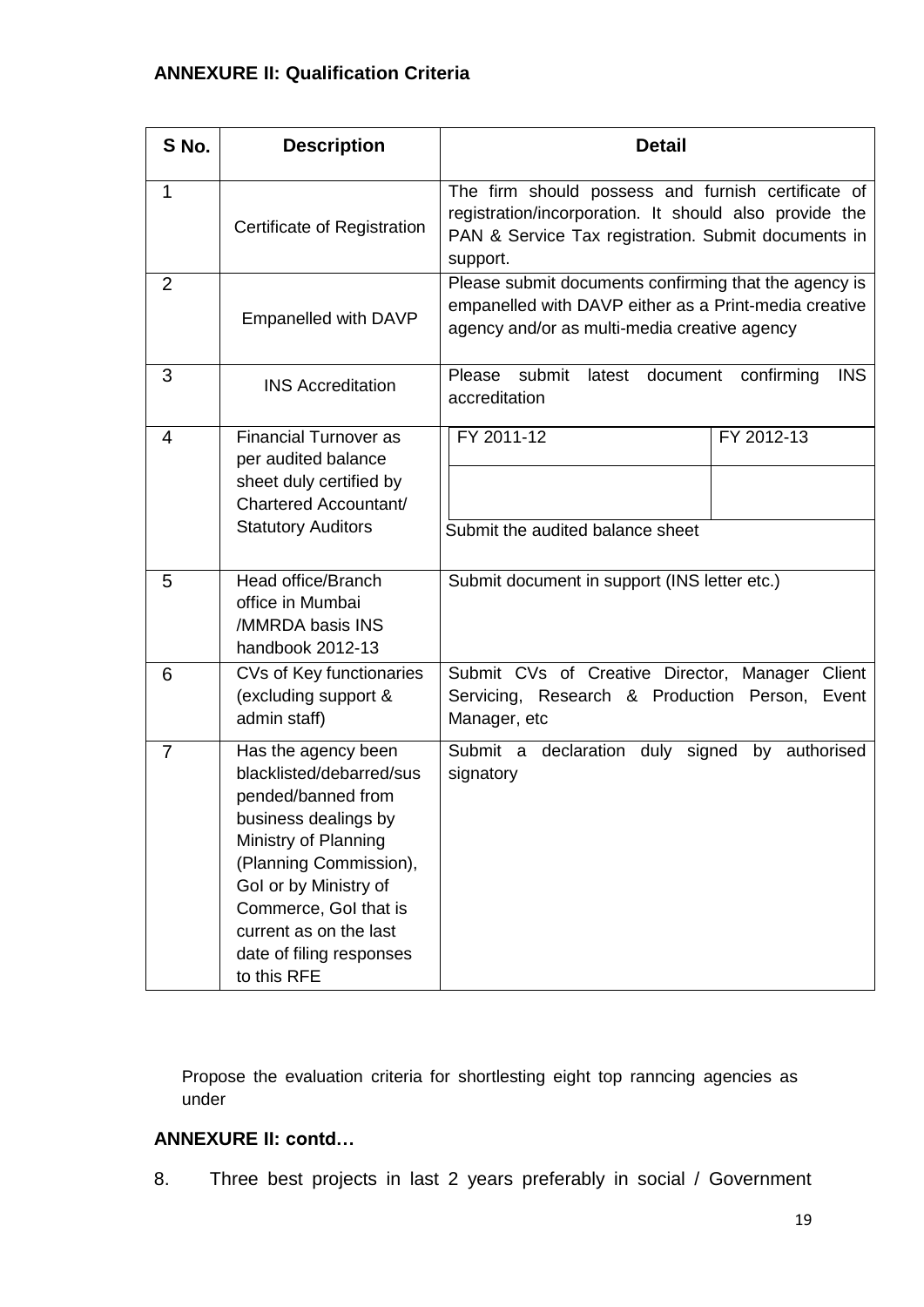projects including the final creative, images, photographs etc.

| S No. | Name of the Client * | Sector | Year | Value of work |
|-------|----------------------|--------|------|---------------|
|       |                      |        |      |               |
|       |                      |        |      |               |
|       |                      |        |      |               |

(Please submit the relevant case study in any format)

#### ` 9. Office locations

| Metro City & Other Tier cities | Address |
|--------------------------------|---------|
|                                |         |
|                                |         |
|                                |         |
|                                |         |

Signature……………………………….

Certified By, in the capacity of………………………

Duly authorized to sign Proposal for

And on behalf of………………………

Date…………………..Place……………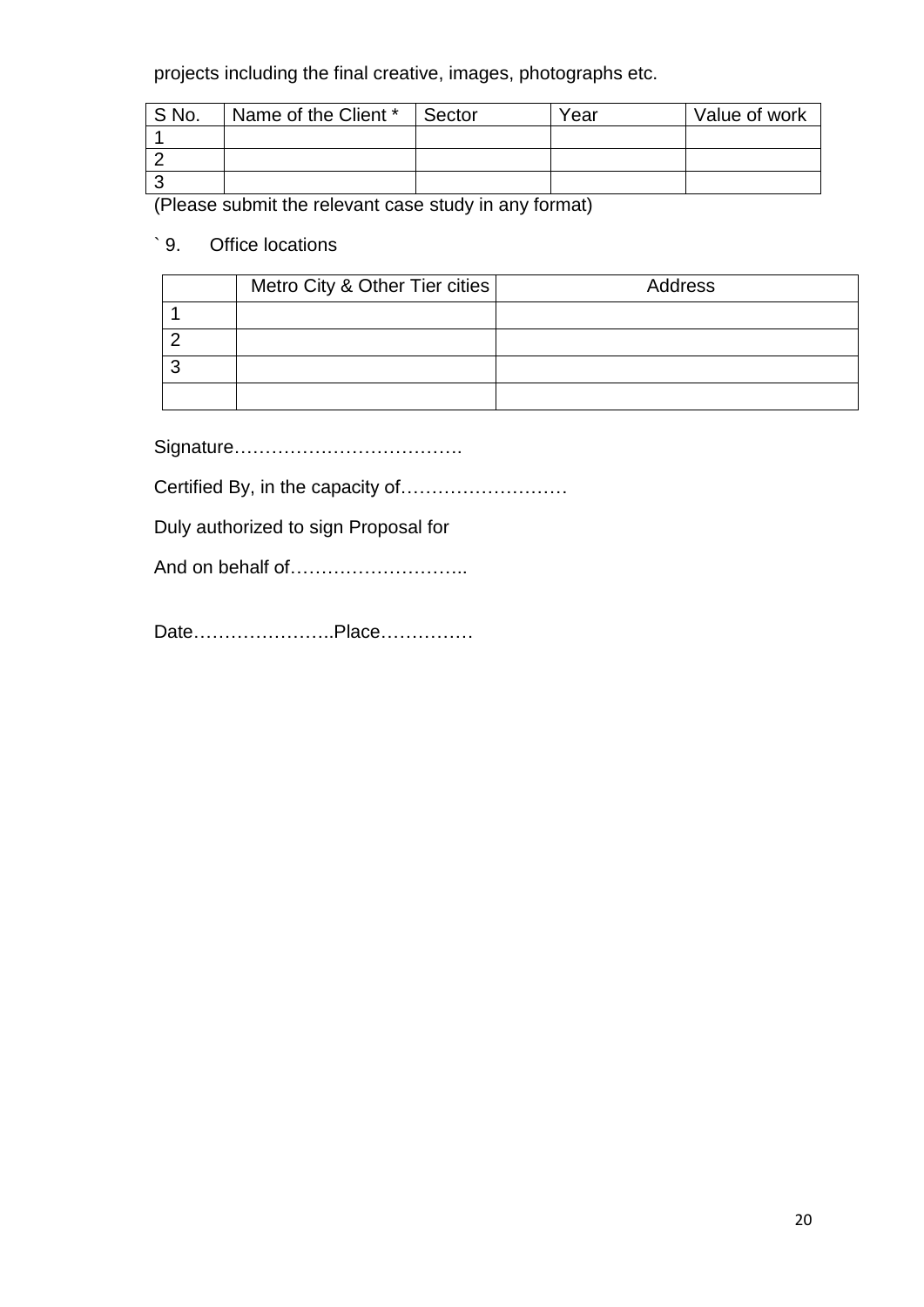#### **ANNEXURE III: CHECKLIST FOR SUBMISSION OF RESPONSE TO RFE**

| <b>Description</b>    | <b>Detail</b>                                                                                                                                                                                                                                                                           | <b>Y/N</b> |
|-----------------------|-----------------------------------------------------------------------------------------------------------------------------------------------------------------------------------------------------------------------------------------------------------------------------------------|------------|
|                       | Certificate of Registration/Incorporation. PAN &<br><b>Service Tax Registration</b>                                                                                                                                                                                                     |            |
|                       | <b>Proof of Empanelment with DAVP</b>                                                                                                                                                                                                                                                   |            |
|                       | INS Accreditation for the last Three years<br>ending FY 2013-14                                                                                                                                                                                                                         |            |
|                       | Certified Annual Turnover of at least Rs. 50<br>crores per year for last 3 (Three) years ending<br>FY 2013-14                                                                                                                                                                           |            |
| Eligibility           | Proof of Presence in Mumbai/MMRDA as per<br><b>INS Handbook 2012-13</b>                                                                                                                                                                                                                 |            |
| <b>Documents</b>      | Dedicated team to service UIDAI Three (CVs of the<br>team intended to be deployed)                                                                                                                                                                                                      |            |
|                       | Proof of past work (print, electronic, social media,<br>internet marketing)                                                                                                                                                                                                             |            |
|                       | A declaration stating that agency has not been<br>blacklisted/debarred/suspended/banned<br>from<br>business dealings by Ministry of Planning (Planning<br>Commission), Gol or by Ministry of Commerce, Gol<br>that is current as on the last date of filing of<br>responses to this RFE |            |
|                       | Duly signed Annexure I                                                                                                                                                                                                                                                                  |            |
| <b>Processing Fee</b> | Demand Draft of Rs. 1000/- in favour of Pay &<br>Accounts Officer, UIDAI, RO Mumbai payable at RO<br>Mumbai in a separate envelope                                                                                                                                                      |            |

**Note:** All documents including annexure must be properly marked and sealed. The response to RFE should be submitted in one hard copy (signed on every page). In case of any discrepancy, the signed hard copy version will prevail.

Signature………………………………. Certified By, in the capacity of……………………… Duly authorized to sign Proposal for And on behalf of……………………….. Date………………….. Place………………….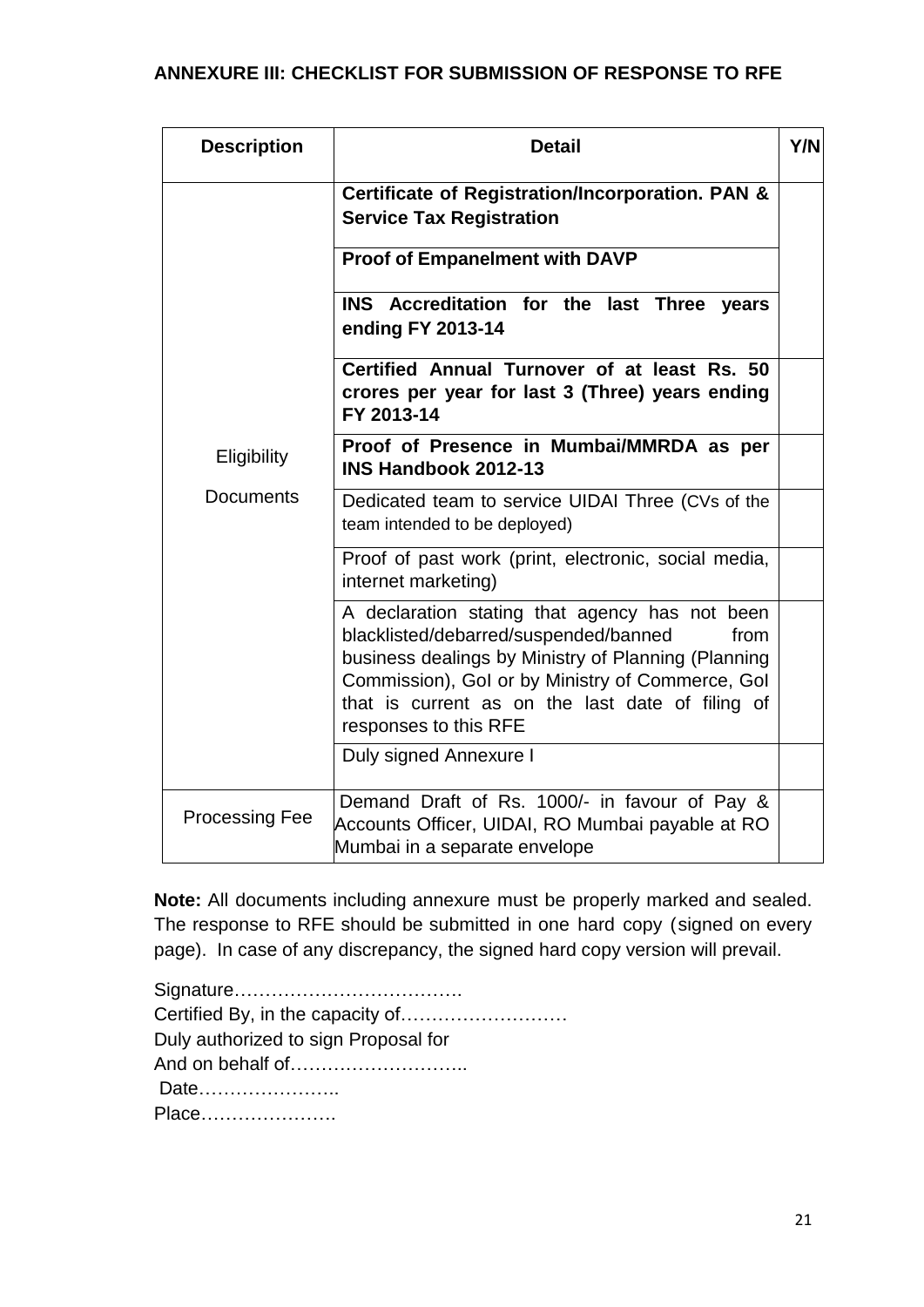#### **ANNEXURE IV: TERMS AND CONDITIONS OF AGREEMENT**

- 1. The duration of agreement shall be initially for one year from the date of signing of agreement. UIDAI Regional office Mumbai reserves the right to extend the same on yearly basis upto a total of three years based on periodic reviews to assess the performance during the specified duration, on the same terms & conditions.
- 2. The servicing team of the agency must be available to UIDAI, RO Mumbai as and when required by UIDAI, RO Mumbai.
- 3. Agency should have resources with proficiency and proof-reading facilities in Hindi, English, Marathi, Gujarati and Konkani.
- 4. For selection of artwork for print media or for preparation of a product for TV, UIDAI Regional office Mumbai will invite concepts from all empanelled agencies and release order will be given to the agency whose design/concept is approved. Artwork submitted for evaluation will not be returned.
- 5. All the work/project relating to the scope of work will be executed at DAVP rates or based on rates discovered through an appropriate tendering process.
- 6. The agency will have to obtain permission/license/ clearance, if any, from the concerned regulatory/statutory authorities at all stages at their own cost prior to releasing any publicity material.
- 7. UIDAI, RO Mumbai will sign an agreement with the agency. After signing of the agreement, no variation or modification of the terms of the agreement shall be made except by written amendment signed by both the parties.
- 8. When UIDAI, RO Mumbai chooses to get a particular creative released in newspapers through the agency, then the release of advertisement will be executed by the agency at DAVP rates and no separate costs for designing the creative will be paid.
- 9. When UIDAI, RO Mumbai chooses to get a particular creative released in newspapers through DAVP, the agency will be paid design charges as per DAVP rates, prevalent at the time of release.
- 10. In cases, where there are no DAVP rates for a particular type of work, then appropriate tendering procedure for such activity would be resorted to by UIDAI RO Mumbai.
- 11. For design and release of advertisements, such as tender notices/vacancy circulars etc., the release of advertisement will be executed by the agency at DAVP rates and no separate costs for designing the creative will be paid.
- 12. A separate work order will be given to the agency for each project. The agency shall not assign the project to any other agencies, in whole or in part, to perform its obligation for fulfilling the project.
- 13. In case of delay in execution of the assigned work by the agency, UIDAI RO Mumbai may impose a penalty of 0.5% of the project value per week or part thereof of delay (subject to maximum of 10%). If the delay is beyond 2 weeks then UIDAI RO Mumbai may annul the project and shall be free to get it done from other agencies at the risk and cost of the agency hired through this RFE. UIDAI RO Mumbai may debar and blacklist the Agency for applying in its future empanelment/hiring process.
- 14. If any of the services performed by the Agency fails to conform to the specifications of a assigned project or in the event of failure of a project due to indifferent ( such as inadequate interaction with UIDAI RO Mumbai), negligent (such as quality of deliverable not up to the mark), non-supportive attitude (such as non-engagement of adequate resources in the prescribed time frame), of the Agency and UIDAI RO Mumbai decides to abort the specific project because of such failure, then a sum up to 50% of the value of the project shall be recovered from the Agency. This shall be without prejudice to other remedies available under law and this agreement with UIDAI RO Mumbai.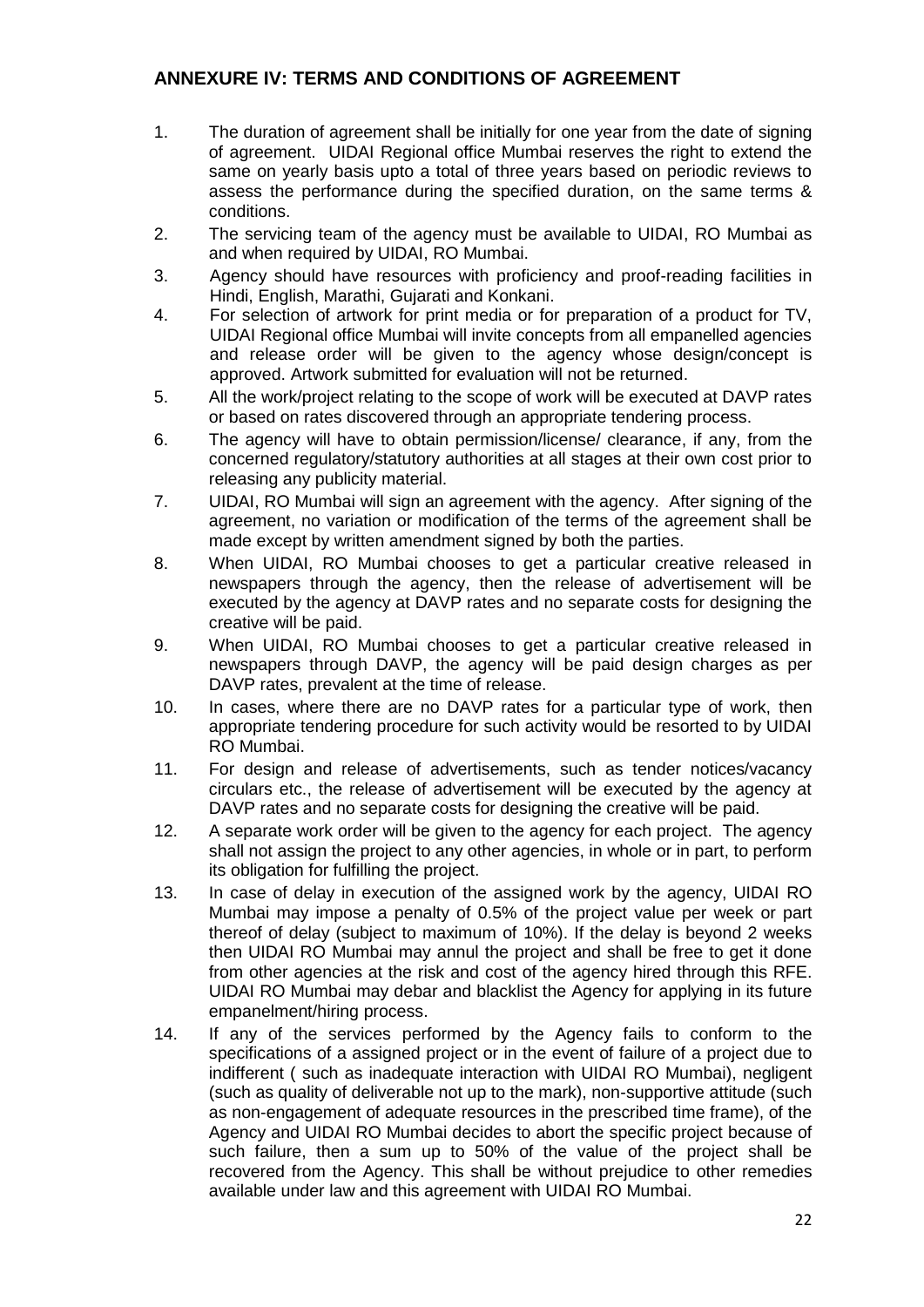- 15. The agency shall at its own expense deposit with UIDAI RO Mumbai within a week of the date of notice of selection or prior to signing of the agreement whichever is earlier, an unconditional and irrevocable Performance Bank Guarantee (PBG) of Rs.5 lakhs from a nationalized bank in the form of Fixed Deposit Receipt (FDR) with lien marked to Pay & Accounts Officer, UIDAI RO Mumbai. The PBG will be payable on demand, for the due performance and fulfilment of the agreement and be valid beyond three months of the period of agreement.
- 16. Nothing mentioned herein shall be construed as relationship of master and servant or of principal and agent as between the 'UIDAI and 'the applicant. No partnership shall be constituted between UIDAI RO Mumbai and the applicant by virtue of this agreement nor shall either party have powers to make, vary or release contractual obligations on behalf of the other party or represent that by virtue of this or any other agreement a partnership has been constituted, or that it has any such power. The applicants shall be fully responsible for the services performed by them or on their behalf.
- 17. The agency is expected to maintain high level of professional ethics and will not act in any manner, which is detrimental to UIDAI's interest. Agency will maintain confidentiality on matters disclosed till proper instruction is issued for publication.
- 18. UIDAI RO Mumbai will terminate the agreement, if the agency is found to be engaged in corrupt, fraudulent, unfair trade practices, coercive or collusive. These terms are defined as follows:
	- (a) "Corrupt practice" means the offering, giving, receiving or soliciting of anything of value to influence the action of UIDAI RO Mumbai or any personnel in contract executions.
	- (b) "Fraudulent practice" means a misrepresentation of facts, in order to influence a procurement process or the execution of a contract, to UIDAI, and includes collusive practice among applicants designed to establish proposal prices at artificially high or non-competitive levels and to deprive UIDAI RO Mumbai of the benefits of free and open competition.
	- (c) "Unfair trade practices" means supply of services different from what is ordered on, or change in the Scope of Work which was agreed to.
	- (d) "Coercive practices" means harming or threatening to harm, directly or indirectly, persons or their property to influence their participation in the execution of contract.
	- (e) "Collusive practices" means a scheme or arrangement between two or more applicants with or without the knowledge of the UIDAI RO Mumbai designed to establish prices at artificial, non-competitive levels; UIDAI RO Mumbai will reject an application for award, if it determines that the applicant recommended for award has, directly or through an agent, engaged in corrupt, fraudulent, unfair trade, coercive or collusive practices in competing for the contract in question.
- 19. Applicable Law would mean the laws and any other instruments having the force of law in India as they may be issued and in force from time to time.
- 20. All legal disputes between the parties shall be subject to the jurisdiction of the Courts situated in Mumbai only.
- 21. The advertisement and marketing material (posts, marketing brochure and postal letters etc.) used by the agency shall be in accordance with the guidelines laid down by UIDAI RO Mumbai from time to time.
- 22. The applicants will indemnify UIDAI RO Mumbai against any misuse of Brand Name and Logo. For any misuse of Brand name and logo, the applicant themselves will be held responsible. UIDAI RO Mumbai will take necessary legal actions for such cases.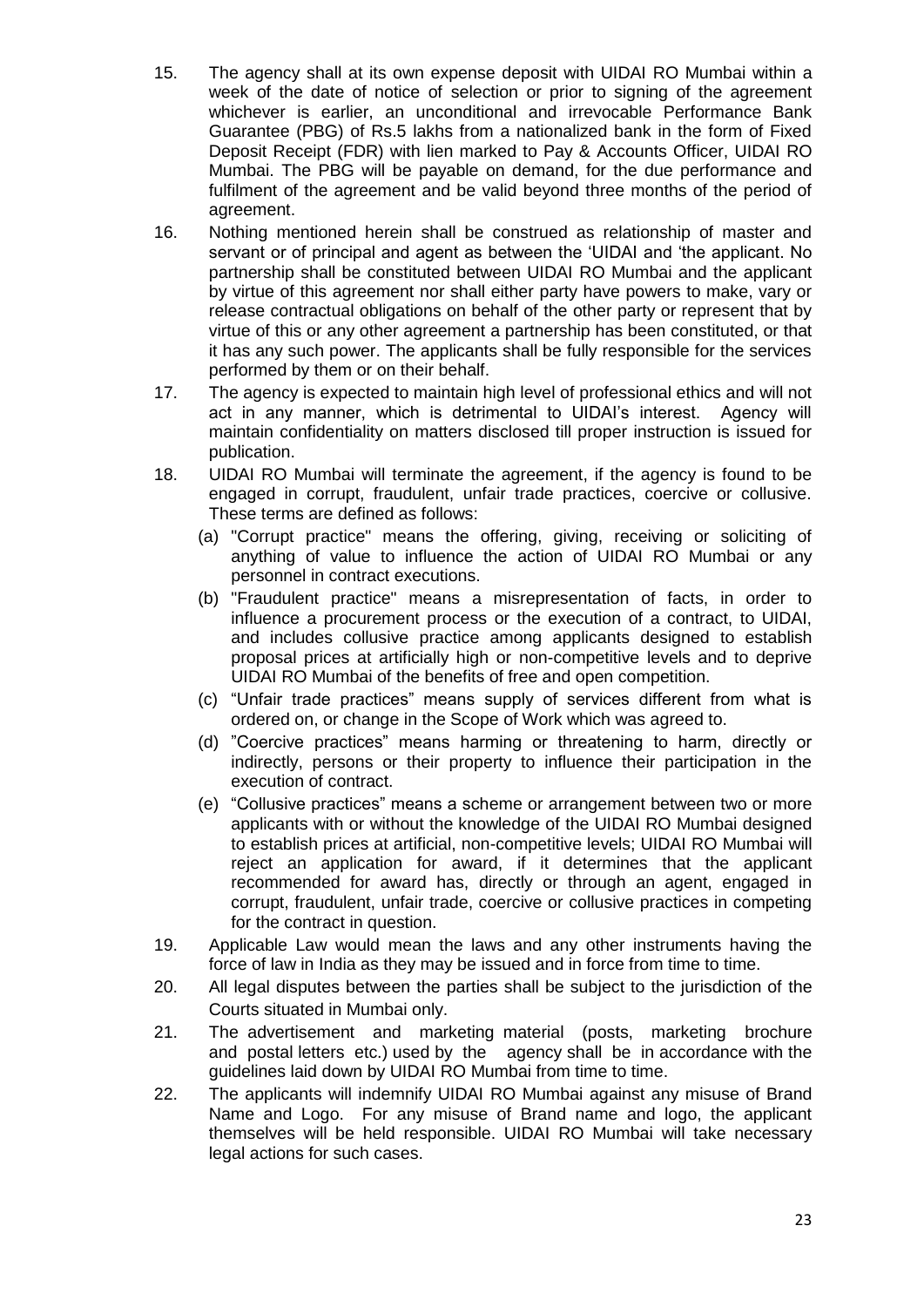- 23. UIDAI RO Mumbai will not be responsible for any miscommunication or harm caused to any party because of any misrepresentation of its name and logo by the applicant.
- 24. Without prejudice to any other right or remedy it may have, either party may terminate the agreement at any time by giving one month advance notice in writing to the other party.
- 25. UIDAI RO Mumbai reserves the right to withdraw/ terminate agreement in any of following circumstances:
	- a) Applicant becomes insolvent, bankrupt, resolution is passed for the winding up of the applicant's organization
	- b) Information provided to UIDAI, RO Mumbai is found to be incorrect;
	- c) Agreement conditions are not met within the specified time period;
	- d) Misleading claims about the agreement status are made;
	- e) Clear evidence is received that there is breach of copyright;
- 26. If the agency does not execute the contract to the satisfaction of the UIDAI, RO Mumbai then the UIDAI, RO Mumbai may invoke any or all of the following clauses.
	- a) Forfeit the Performance Guarantee Amount
	- b) Terminate the agreement.
- 27. The rates quoted shall be in Indian Rupees and shall be inclusive of all taxes, duties except service Tax, as applicable, up to the completion of job. Service Tax will be reimbursed on actuals on submission of documentary evidence.
- 28. All decisions taken by the UIDAI, RO Mumbai regarding hiring and execution of the agreement shall be final and binding on the agency.
- 29. The Agency is responsible for and obliged to conduct all activities as defined in the scope of work in accordance with the Agreement.
- 30. The Agency is obliged to work closely with the UIDAI RO Mumbai's staff, act within its own authority and abide by directives issued by the UIDAI, RO Mumbai.
- 31. The Agency will abide by the job safety measures prevalent in India and will free the UIDAI, RO Mumbai from all demands or responsibilities arising from accidents or loss of life. The Agency will pay all indemnities arising from such incidents and will not hold the UIDAI, RO Mumbai responsible or obligated.
- 32. The Agency is responsible for managing the activities of its personnel and will hold itself responsible for any misdemeanour.
- 33. The Agency will treat as confidential all data and information about the UIDAI, obtained in the execution of his responsibilities, in strict confidence and will not reveal such information to any other party without the prior written approval of the UIDAI, RO Mumbai.
- 34. UIDAI, RO Mumbai reserves the right to modify the term and conditions of the agreement or terminate the agreement without assigning any reason whatsoever.
- 35. The agency should be able to execute order at short notices and even on holidays.
- 36. Agency should have resources with proficiency and proof reading facilities in multiple Languages as per Eighth schedule of Constitution of India.
- 37. Selection of artwork/creative will be entirely on UIDAI, RO Mumbai's discretion. Artwork/creative once selected will be the property of UIDAI and it can be repeatedly used in different media like print, outdoor, electronic etc without seeking permission from concerned advertising agency or paying any commission/fees/royalty. The Agency has to provide original soft copy of open file to UIDAI, RO Mumbai. The agency cannot use the concept, artwork, picture, film and jingle for other clients once UIDAI, RO Mumbai selects it.